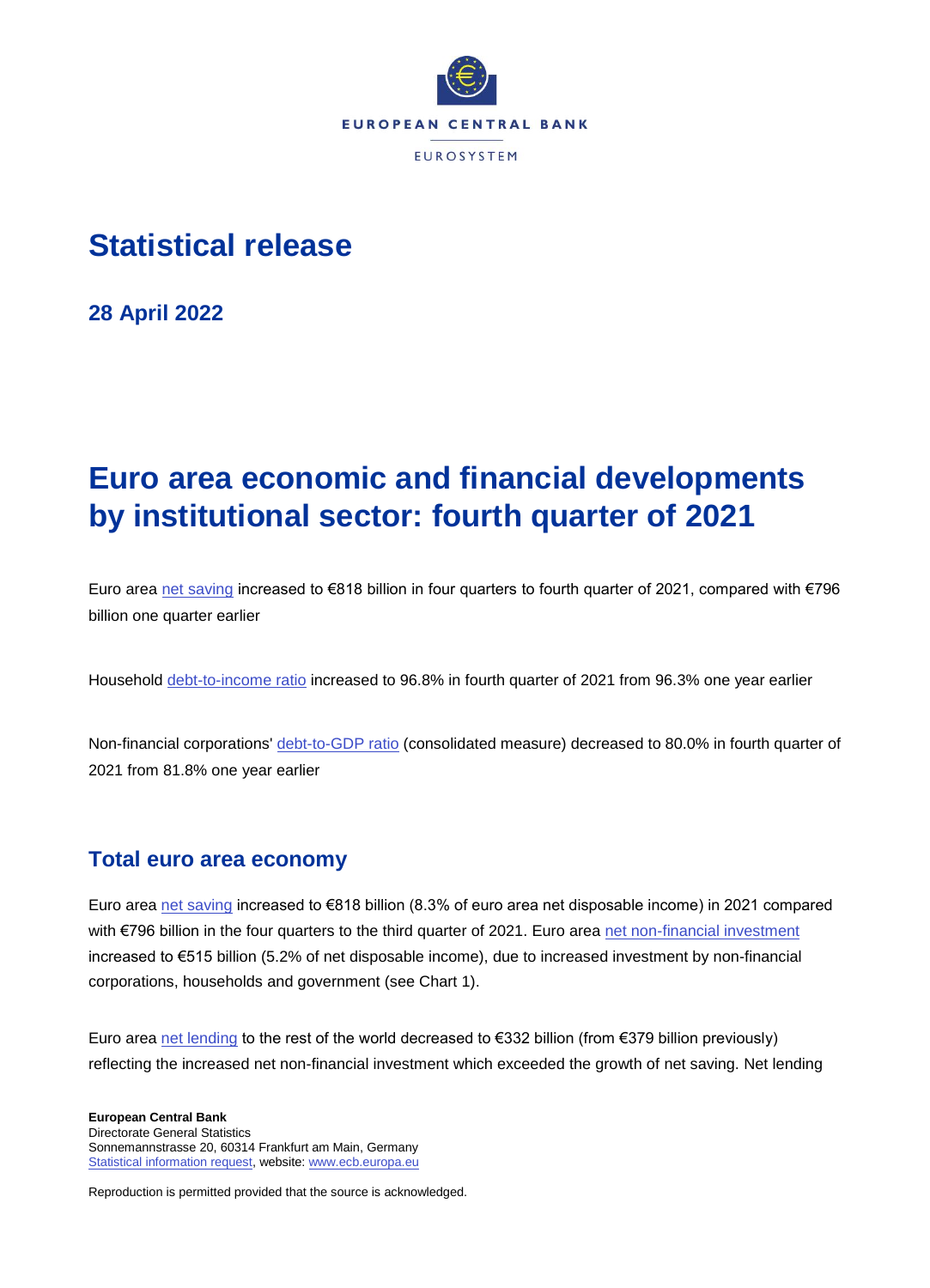#### Euro area economic and financial developments by institutional sector: fourth quarter of 2021

by households decreased to €577 billion (5.9% of net disposable income) as compared with €691 billion previously. Net lending of non-financial corporations declined to €286 billion (2.9% of net disposable income) from €311 billion, and that of financial corporations decreased to €94 billion (1.0% of net disposable income) from €112 billion. The decrease in net lending by the total private sector was partially offset by net borrowing by the government sector, declining to -€626 billion (-6.4% of net disposable income) from -€736 billion.

### Chart 1. Euro area saving, investment and net lending to the rest of the world

(EUR billions, four-quarter sums)



\* Net saving minus net capital transfers to the rest of the world (equals change in net worth due to transactions). [Data for Euro area saving, investment and net lending to the rest of the world \(Chart 1\)](https://sdw.ecb.europa.eu/browseSelection.do?type=series&q=QSA.Q.N.I8.W0.S1K.S1.N.D.P5LN._Z._Z._Z.XDC._T.S.V.C4._T+QSA.Q.N.I8.W0.S1M.S1.N.D.P5LN._Z._Z._Z.XDC._T.S.V.C4._T+QSA.Q.N.I8.W0.S13.S1.N.D.P5LN._Z._Z._T.XDC._T.S.V.C4._T+QSA.Q.N.I8.W0.S1.S1._Z.B.B9._Z._Z._Z.XDC._T.S.V.C4._T+QSA.Q.N.I8.W0.S1.S1._Z.B.B8N._Z._Z._Z.XDC._T.S.V.C4._T&node=SEARCHRESULTS)

Financial transactions can be presented with a counterpart sector breakdown for deposits, loans, debt securities, listed shares and investment fund shares (see Table 1). In 2021 the largest transactions among these financial instruments were interbank operations of other MFIs<sup>1</sup> with the Eurosystem (€852 billion), mostly in the form of deposits, and net purchases of euro area government debt securities by the Eurosystem (€805 billion). Financial investment of households remained high as compared with previous years, particularly with respect to transactions vis-à-vis other MFIs (€375 billion), mostly in the form of deposits, as well as net purchases of investment fund shares (€228 billion). In parallel, the financing received by households from other MFIs in the form of loans amounted to €262 billion. The largest financial transactions vis-à-vis the rest

**European Central Bank** Directorate General Statistics Sonnemannstrasse 20, 60314 Frankfurt am Main, Germany [Statistical information request,](https://ecb-registration.escb.eu/statistical-information) website[: www.ecb.europa.eu](http://www.ecb.europa.eu/)

-

 $1$  Other MFIs include banks and money market funds but exclude the Eurosystem.

Reproduction is permitted provided that the source is acknowledged.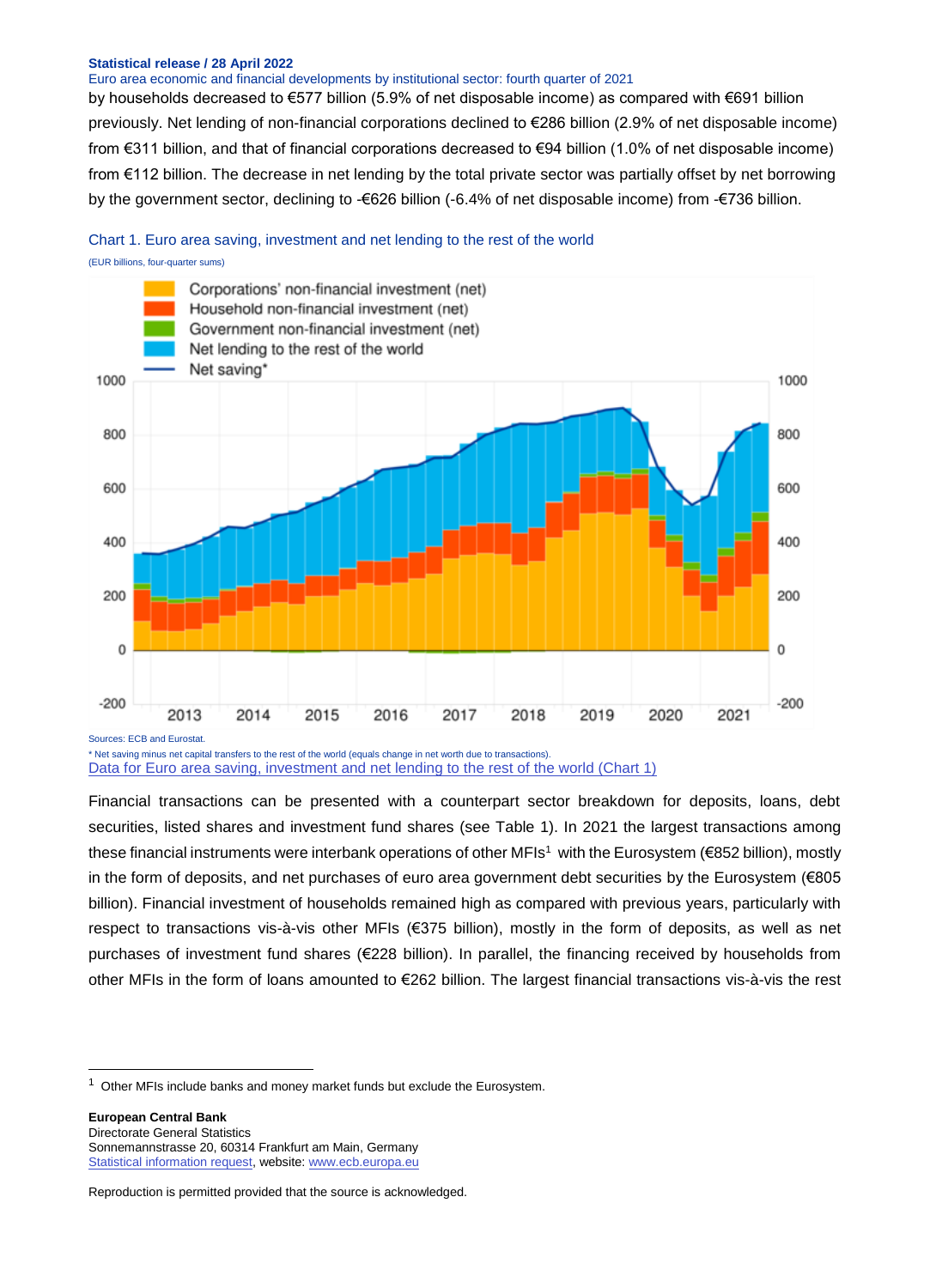Euro area economic and financial developments by institutional sector: fourth quarter of 2021

of the world involved euro area investment funds, both regarding financial investment in instruments issued by the rest of the world (€501 billion) as well as financing received from the rest of the world (€481 billion).

Table 1. Selected financial transactions\* between sectors and with the rest of the world

(EUR billions, four-quarter sums, 2021)

|                             |                                    | <b>Financing</b> |                               |                |            |                     |                                    |                           |                         |            |                      |  |  |  |
|-----------------------------|------------------------------------|------------------|-------------------------------|----------------|------------|---------------------|------------------------------------|---------------------------|-------------------------|------------|----------------------|--|--|--|
|                             |                                    | Households       | Non-financial<br>corporations | Eurosystem     | Other MFIs | Investment<br>funds | Other<br>financial<br>institutions | Insurance<br>corporations | Pension<br><b>Funds</b> | Government | Rest of the<br>world |  |  |  |
|                             | Households                         | $\pmb{0}$        | 28                            | 1              | 375        | 228                 | $-14$                              | 6                         | 0                       | $-16$      | 10                   |  |  |  |
|                             | Non-financial<br>corporations      | 1                | 218                           | $\overline{2}$ | 261        | 50                  | 35                                 | $-1$                      | 0                       | $-8$       | 215                  |  |  |  |
|                             | Eurosystem                         | $\mathbf{0}$     | 33                            | 382            | 451        | $-2$                | 26                                 | 1                         | 0                       | 805        | 112                  |  |  |  |
|                             | Other MFIs                         | 262              | 175                           | 852            | 310        | 21                  | 16                                 | 1                         | $-8$                    | $-76$      | 162                  |  |  |  |
|                             | Investment<br><b>funds</b>         | 13               | 42                            | $\overline{2}$ | 48         | 166                 | 75                                 | $\overline{2}$            | 0                       | 11         | 501                  |  |  |  |
| <b>Financial investment</b> | Other<br>financial<br>institutions | $\mathbf{0}$     | 96                            | 51             | 36         | 55                  | $-31$                              | $-6$                      | $-23$                   | 48         | 45                   |  |  |  |
|                             | Insurance<br>corporations          | 8                | $-7$                          | $-1$           | $-45$      | 133                 | 9                                  | 5                         | 0                       | $-5$       | 32                   |  |  |  |
|                             | Pension<br><b>Funds</b>            | 3                | 3                             | $\overline{2}$ | $-6$       | $-123$              | 18                                 | $\mathbf 0$               | 0                       | 14         | 76                   |  |  |  |
|                             | Government                         | $-2$             | 12                            | 80             | $-31$      | 19                  | 3                                  | $\overline{2}$            | 1                       | 58         | $-9$                 |  |  |  |
|                             | Rest of the<br>world               | $\overline{7}$   | 124                           | 288            | 164        | 481                 | 60                                 | 7                         | 0                       | $-135$     | n/a                  |  |  |  |
| Legend                      | $-200$                             | $-100$           | n                             | 100            | 200<br>300 | 400                 | 500                                | 600                       | 700                     | 800        | 900                  |  |  |  |

Source: ECB.

\* Financial instruments for which the counterpart sector breakdown is available: deposits, loans, debt securities, listed shares and investment fund shares/units.

### **Households**

The annual growth rate of household [financial investment](http://sdw.ecb.europa.eu/browseTable.do?dc=&type=series&cv=&ec=&rc=&node=SEARCHRESULTS&oc=&df=&q=QSA.Q.N.I8.W0.S1M.S1.N.A.F.F._Z._Z.XDC._T.S.V.N._T%20QSA.Q.N.I8.W0.S1M.S1.N.A.LE.F._Z._Z.XDC._T.S.V.N._T&pb=&SERIES_KEY=332.QSA.Q.N.I8.W0.S1M.S1.N.A.F.F._Z._Z.XDC._T.S.V.N._T&SERIES_KEY=332.QSA.Q.N.I8.W0.S1M.S1.N.A.LE.F._Z._Z.XDC._T.S.V.N._T) decreased to 3.4% in the fourth quarter of 2021, from 4.0% in the previous quarter. Investment in currency and deposits was the main contributor to this deceleration, while investment in shares and other equity grew at a higher rate, in particular for investment fund shares.

Households were overall net buyers of listed shares. By issuing sector, they were net buyers of listed shares of non-financial-corporations, insurance corporations and the rest of the world sector (i.e. shares issued by non-residents), while they sold (in net terms) shares issued by MFIs. Households continued to sell debt securities issued by MFIs, other financial institutions, general government and the rest of the world, which was only partly offset by purchases of debt securities issued by insurance corporations (see Table 2 below and [Table 2.2. in the Annex\)](http://sdw.ecb.europa.eu/web/generator/prl/pr_qsa_0201_2019q4.pdf).

**European Central Bank** Directorate General Statistics Sonnemannstrasse 20, 60314 Frankfurt am Main, Germany [Statistical information request,](https://ecb-registration.escb.eu/statistical-information) website[: www.ecb.europa.eu](http://www.ecb.europa.eu/)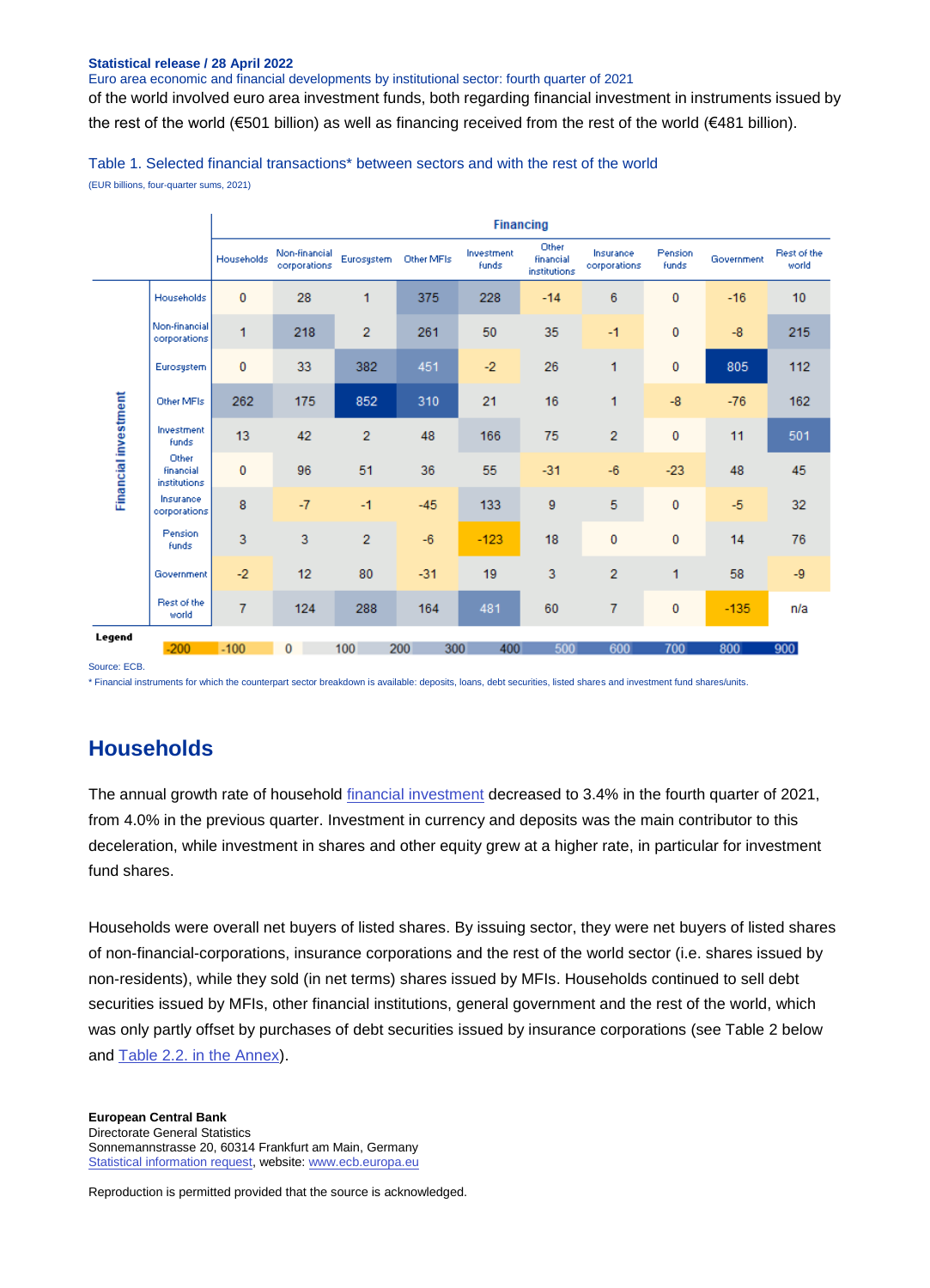Euro area economic and financial developments by institutional sector: fourth quarter of 2021 Table 2. Financial investment and financing of households, main items

(annual growth rates)

|                                    | <b>Financial transactions</b> |         |         |         |         |  |  |  |  |  |  |
|------------------------------------|-------------------------------|---------|---------|---------|---------|--|--|--|--|--|--|
|                                    | 2020 Q4                       | 2021 Q1 | 2021 Q2 | 2021 Q3 | 2021 Q4 |  |  |  |  |  |  |
| <b>Financial investment*</b>       | 4.2                           | 4.6     | 4.2     | 4.0     | 3.4     |  |  |  |  |  |  |
| Currency and deposits              | 8.0                           | 8.2     | 6.8     | 6.2     | 4.9     |  |  |  |  |  |  |
| Debt securities                    | $-7.7$                        | $-7.6$  | $-9.7$  | $-10.8$ | $-9.8$  |  |  |  |  |  |  |
| Shares and other equity            | 2.5                           | 3.5     | 3.2     | 3.6     | 3.9     |  |  |  |  |  |  |
| Life insurance and pension schemes | 1.9                           | 2.3     | 2.2     | 2.3     | 2.1     |  |  |  |  |  |  |
| Financing**                        | 3.4                           | 3.2     | 3.6     | 4.0     | 4.3     |  |  |  |  |  |  |
| Loans                              | 3.0                           | 3.5     | 4.0     | 4.0     | 4.1     |  |  |  |  |  |  |

Source: ECB.

\* Items not shown include: loans granted, prepayments of insurance premiums and reserves for outstanding claims and other accounts receivable.

\*\* Items not shown include: financial derivatives' net liabilities, pension schemes and other accounts payable.

[Data for financial investment and financing of households \(Table 2\)](https://sdw.ecb.europa.eu/browseSelection.do?type=series&q=QSA.Q.N.I8.W0.S1M.S1.N.A.F.F._Z._Z.XDC._T.S.V.F4._T+QSA.Q.N.I8.W0.S1M.S1.N.L.F.F._Z._Z.XDC._T.S.V.F4._T+QSA.Q.N.I8.W0.S1M.S1.N.A.F.F2.T._Z.XDC._T.S.V.F4._T+QSA.Q.N.I8.W0.S1M.S1.N.A.F.F3.T._Z.XDC._T.S.V.F4._T+QSA.Q.N.I8.W0.S1M.S1.N.A.F.F5._Z._Z.XDC._T.S.V.F4._T+QSA.Q.N.I8.W0.S1M.S1.N.A.F.F6N._Z._Z.XDC._T.S.V.F4._T+QSA.Q.N.I8.W0.S1M.S1.N.L.F.F4.T._Z.XDC._T.S.V.F4._T&node=SEARCHRESULTS)

Chart 2 below shows the stock of selected financial assets held by households (in dark blue) vis-à-vis counterpart sectors, at the end of 2021. <sup>2</sup> Households' financial assets were mostly liabilities of financial intermediaries such as MFIs (38% of households' allocated financial assets), insurance corporations (26%), investment funds (13%) and pension funds (12%). Holdings of financial assets vis-à-vis non-financial corporations (6%), government (1%) and the rest of the world (2%), mainly in the form of listed shares and debt securities, represented much lower proportions of households' financial assets.



Chart 2. Households' financial assets by counterpart sector; selected financial instruments\* (2021 end of period stocks)

#### Source: ECB.

-

Discrepancies between totals and their components may arise from rounding.

 $2$  This excludes financial instruments for which the counterpart sector breakdown is not available such as unlisted shares, other equity, and other accounts payable.

#### **European Central Bank**

Directorate General Statistics Sonnemannstrasse 20, 60314 Frankfurt am Main, Germany [Statistical information request,](https://ecb-registration.escb.eu/statistical-information) website[: www.ecb.europa.eu](http://www.ecb.europa.eu/)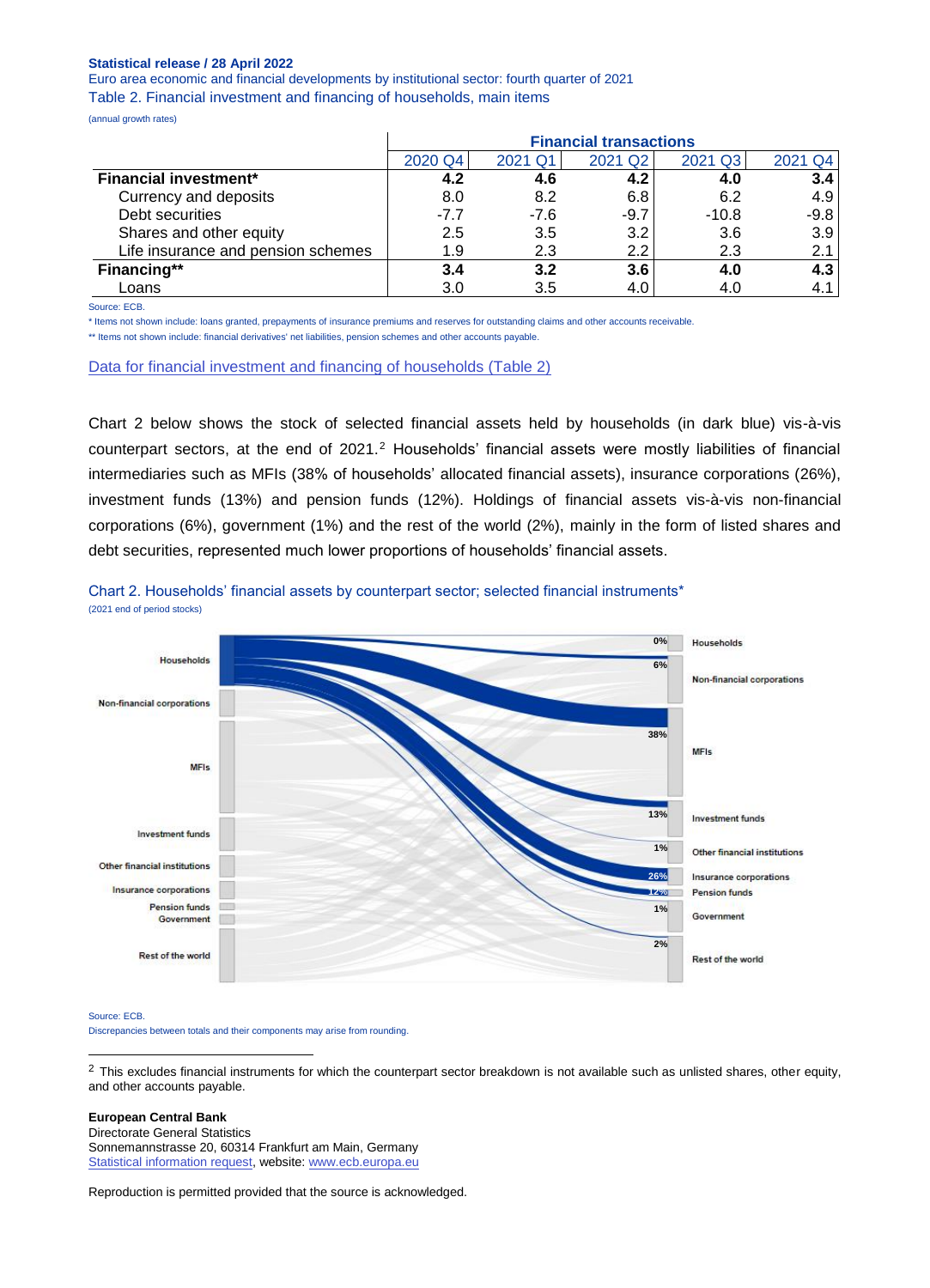#### **Statistical release / 28 April 2022** Euro area economic and financial developments by institutional sector: fourth quarter of 2021

\* Financial instruments for which the counterpart sector breakdown is available: deposits, loans, debt securities, listed shares and investment fund shares/units. In addition, in this chart the counterpart sector breakdown for insurance, pension and standardised guarantee schemes (F.6) is estimated. (See methodological note: [Extension of the who-to-whom presentation to insurance and pension assets\).](https://darwin.escb.eu/livelink/livelink/overview/323389830)

The household [debt-to-income ratio](https://sdw.ecb.europa.eu/quickview.do?SERIES_KEY=332.QSA.Q.N.I8.W0.S1M.S1.N.L.LE.F4.T._Z.XDC_R_B6GA_CY._T.S.V.N._T)<sup>3</sup> increased to 96.8% in the fourth quarter of 2021 from 96.3% in the fourth quarter of 2020. The household [debt-to-GDP ratio](https://sdw.ecb.europa.eu/quickview.do?SERIES_KEY=332.QSA.Q.N.I8.W0.S1M.S1.N.L.LE.F4.T._Z.XDC_R_B1GQ_CY._T.S.V.N._T) decreased, to 60.1% in the fourth quarter of 2021 from 62.1% in the fourth quarter of 2020 (see Chart 3).

#### Chart 3. Debt ratios of households and non-financial corporations





Sources: ECB and Eurostat.

-

\* Outstanding amount of loans, debt securities, trade credits and pension scheme liabilities.

\*\* Outstanding amount of loans and debt securities, excluding debt positions between non-financial corporations.

\*\*\* Outstanding amount of loan liabilities.

[Data for debt ratios of households and non-financial corporations \(Chart 3\)](https://sdw.ecb.europa.eu/browseSelection.do?type=series&q=QSA.Q.N.I8.W0.S11.S1.N.L.LE.FPT.T._Z.XDC_R_B1GQ_CY._T.S.V.N._T+QSA.Q.N.I8.W0.S11.S1.C.L.LE.F3T4.T._Z.XDC_R_B1GQ_CY._T.S.V.N._T+QSA.Q.N.I8.W0.S1M.S1.N.L.LE.F4.T._Z.XDC_R_B1GQ_CY._T.S.V.N._T&node=SEARCHRESULTS)

### **Non-financial corporations**

In the fourth quarter of 2021 the annual growth of [financing](http://sdw.ecb.europa.eu/quickview.do?SERIES_KEY=332.QSA.Q.N.I8.W0.S11.S1.N.L.F.F._Z._Z.XDC._T.S.V.N._T) of non-financial corporations increased to 3.2%, after 2.5% in the previous quarter, following an acceleration in financing by trade credits, loans from financial corporations and the rest of the world, as well as debt securities. This was only partially offset by a deceleration in intercompany and government loans (see Table 3 below and Table 3.2 in the Annex). Financing via the issuance of shares and other equity grew at a broadly unchanged rate.

**European Central Bank** Directorate General Statistics Sonnemannstrasse 20, 60314 Frankfurt am Main, Germany [Statistical information request,](https://ecb-registration.escb.eu/statistical-information) website[: www.ecb.europa.eu](http://www.ecb.europa.eu/)

<sup>&</sup>lt;sup>3</sup>Calculated as loans divided by gross disposable income adjusted for the change in pension entitlements.

Reproduction is permitted provided that the source is acknowledged.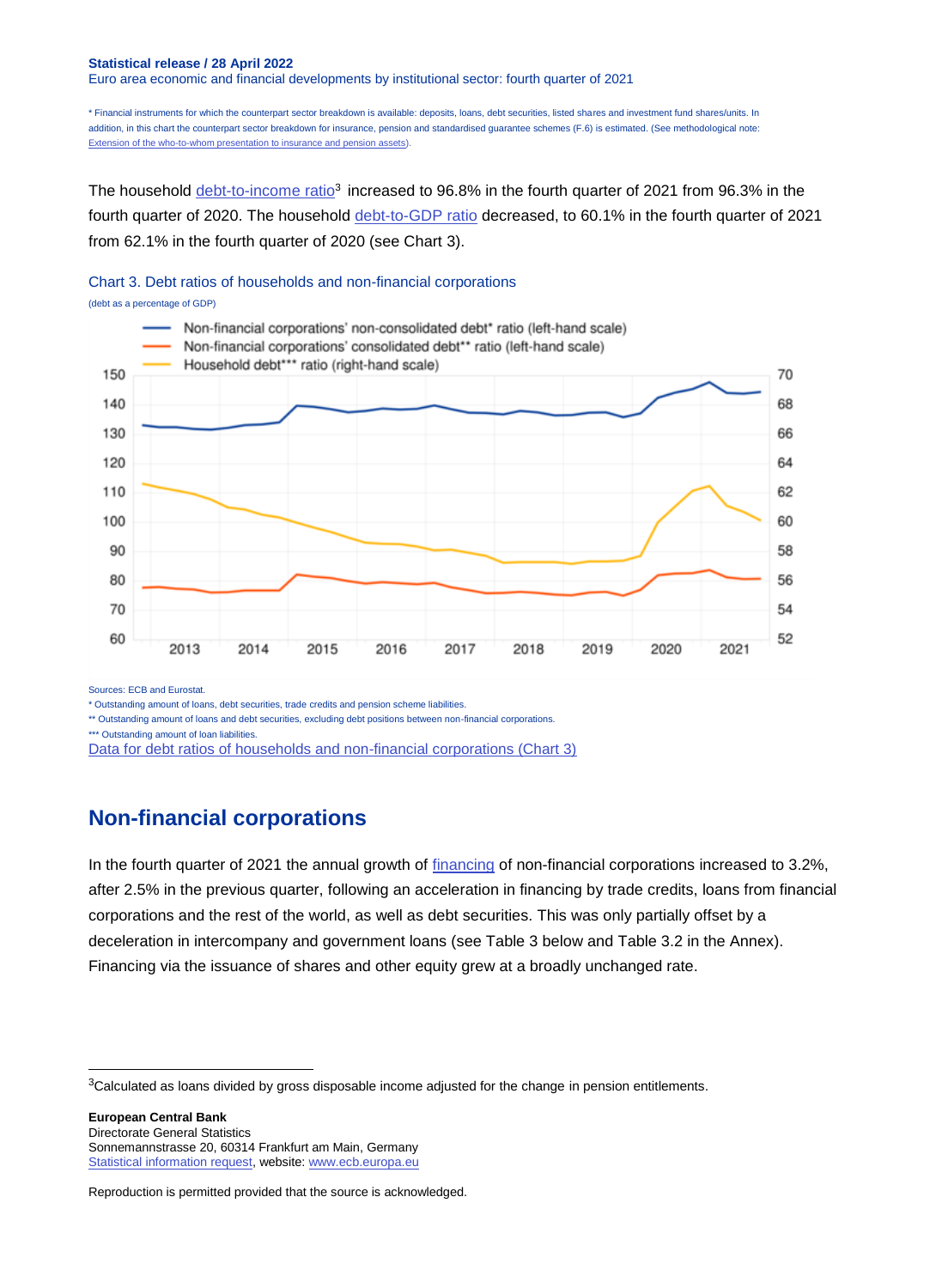Euro area economic and financial developments by institutional sector: fourth quarter of 2021 Table 3. Financial investment and financing of non-financial corporations, main items

(annual growth rates)

|                               |         |         | <b>Financial transactions</b> |         |            |
|-------------------------------|---------|---------|-------------------------------|---------|------------|
|                               | 2020 Q4 | 2021 Q1 | 2021 Q <sub>2</sub>           | 2021 Q3 | 2021<br>Q4 |
| Financing*                    | 2.0     | 2.0     | 2.4                           | 2.5     | 3.2        |
| Debt securities               | 12.1    | 9.4     | 1.9                           | 1.9     | 5.4        |
| Loans                         | 3.7     | 3.2     | 2.9                           | 3.6     | 4.5        |
| Shares and other equity       | 1.3     | 1.4     | 1.8                           | 1.4     | 1.3        |
| Trade credits and advances    | $-4.1$  | $-1.1$  | 6.2                           | 8.2     | 12.1       |
| <b>Financial investment**</b> | 3.1     | 3.8     | 4.4                           | 4.6     | 5.4        |
| Currency and deposits         | 19.4    | 17.0    | 7.6                           | 6.3     | 9.0        |
| Debt securities               | 22.2    | 4.6     | 0.4                           | $-1.3$  | $-4.9$     |
| Loans                         | 0.8     | 2.7     | 5.4                           | 6.7     | 7.5        |
| Shares and other equity       | 1.8     | 2.0     | 2.3                           | 1.9     | 2.4        |

Source: ECB.

\* Items not shown include: pension schemes, other accounts payable, financial derivatives' net liabilities and deposits.

\*\* Items not shown include: other accounts receivable and prepayments of insurance premiums and reserves for outstanding claims.

[Data for financial investment and financing of non-financial corporations \(Table](https://sdw.ecb.europa.eu/browseSelection.do?type=series&q=QSA.Q.N.I8.W0.S11.S1.N.L.F.F._Z._Z.XDC._T.S.V.F4._T+QSA.Q.N.I8.W0.S11.S1.N.L.F.F3.T._Z.XDC._T.S.V.F4._T+QSA.Q.N.I8.W0.S11.S1.N.L.F.F4.T._Z.XDC._T.S.V.F4._T+QSA.Q.N.I8.W0.S11.S1.N.L.F.F5._Z._Z.XDC._T.S.V.F4._T+QSA.Q.N.I8.W0.S11.S1.N.L.F.F81.T._Z.XDC._T.S.V.F4._T+QSA.Q.N.I8.W0.S11.S1.N.A.F.F._Z._Z.XDC._T.S.V.F4._T+QSA.Q.N.I8.W0.S11.S1.N.A.F.F2.T._Z.XDC._T.S.V.F4._T+QSA.Q.N.I8.W0.S11.S1.N.A.F.F3.T._Z.XDC._T.S.V.F4._T+QSA.Q.N.I8.W0.S11.S1.N.A.F.F4.T._Z.XDC._T.S.V.F4._T+QSA.Q.N.I8.W0.S11.S1.N.A.F.F5._Z._Z.XDC._T.S.V.F4._T&node=SEARCHRESULTS) 3)

Non-financial corporations' [debt-to-GDP ratio](https://sdw.ecb.europa.eu/quickview.do?SERIES_KEY=332.QSA.Q.N.I8.W0.S11.S1.C.L.LE.F3T4.T._Z.XDC_R_B1GQ_CY._T.S.V.N._T) (consolidated measure) decreased to 80.0% in the fourth quarter of 2021, from 81.8% in the fourth quarter of 2020; the [non-consolidated,](https://sdw.ecb.europa.eu/quickview.do?SERIES_KEY=332.QSA.Q.N.I8.W0.S11.S1.N.L.LE.FPT.T._Z.XDC_R_B1GQ_CY._T.S.V.N._T) wider debt measure declined to 144.5% from 145.4% (see Chart 2).

Chart 4 below shows the main components of the non-financial corporations' debt (in dark blue) vis-à-vis counterpart sectors. At the end of 2021, the non-financial corporations' debt in the form of loans and debt securities was held primarily by MFIs (36%), other non-financial corporations (28%), the rest of the world (15%) and other financial institutions (10%).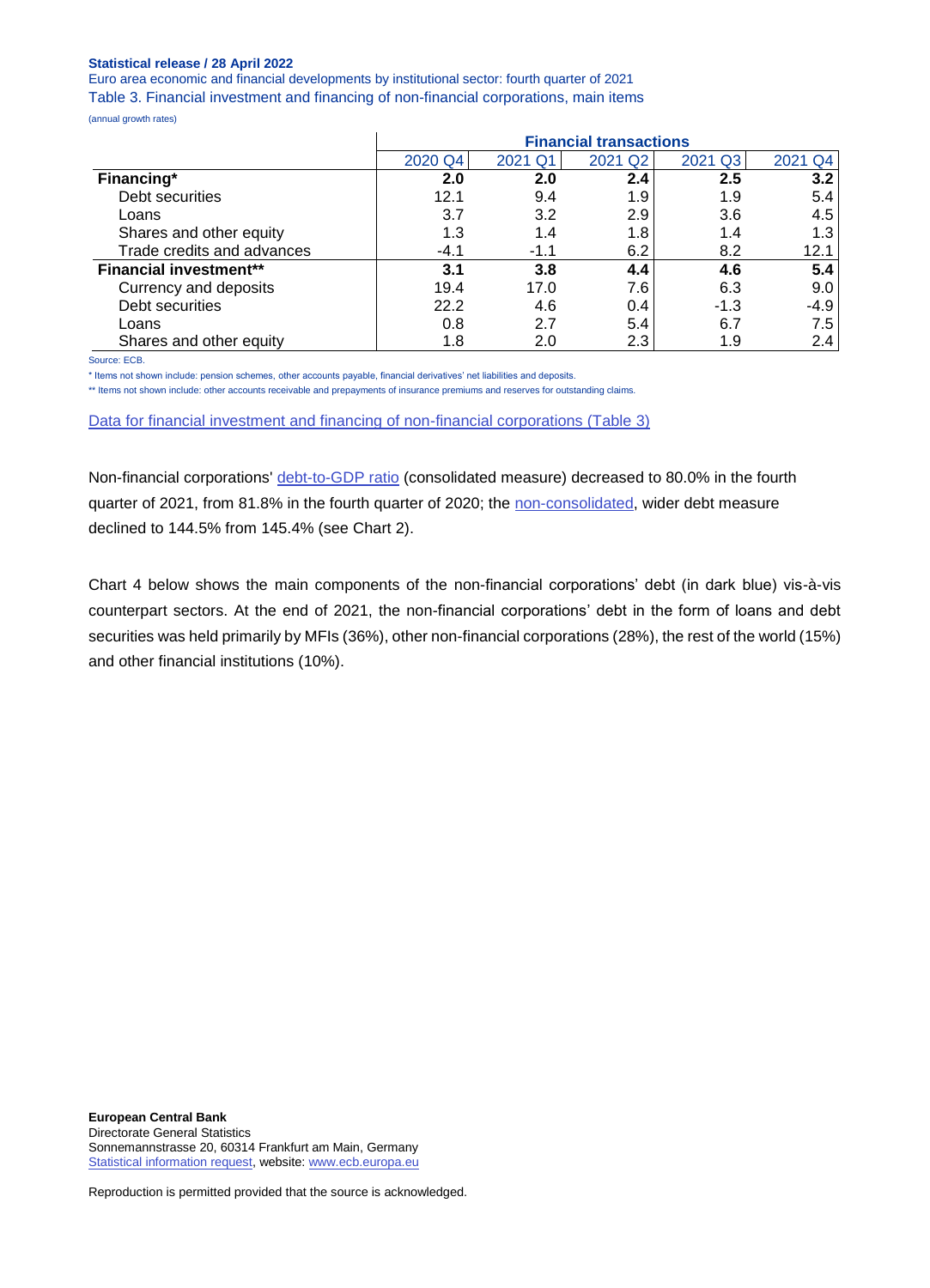Euro area economic and financial developments by institutional sector: fourth quarter of 2021 Chart 4. The main components of NFC debt (loans and debt securities) by counterpart sector

(2021 end of period stocks)



#### Source: ECB.

**For queries, please use the [Statistical information request](https://ecb-registration.escb.eu/statistical-information) form.**

#### **Notes**

These data come from a second release of quarterly euro area sector accounts from the European Central Bank (ECB) and Eurostat, the statistical office of the European Union. This release incorporates revisions and completed data for all sectors compared with the first quarterly release on "Euro area households and non-financial corporations" of 5 April 2022.

The debt-to-GDP (or debt-to-income) ratios are calculated as the outstanding amount of debt in the reference quarter divided by the sum of GDP (or income) in the four quarters to the reference quarter. The ratio of non-financial transactions (e.g. savings) as a percentage of income or GDP is calculated as sum of the four quarters to the reference quarter for both numerator and denominator.

The annual growth rate of non-financial transactions and of outstanding assets and liabilities (stocks) is calculated as the percentage change between the value for a given quarter and that value recorded four quarters earlier. The annual growth rates used for financial transactions refer to the total value of transactions during the year in relation to the outstanding stock a year before.

The next release of th[e Household Sector Report](http://sdw.ecb.europa.eu/reports.do?node=1000004952) containing results for the euro area and all EU countries is scheduled for 11 May 2022.

#### **European Central Bank** Directorate General Statistics Sonnemannstrasse 20, 60314 Frankfurt am Main, Germany [Statistical information request,](https://ecb-registration.escb.eu/statistical-information) website[: www.ecb.europa.eu](http://www.ecb.europa.eu/)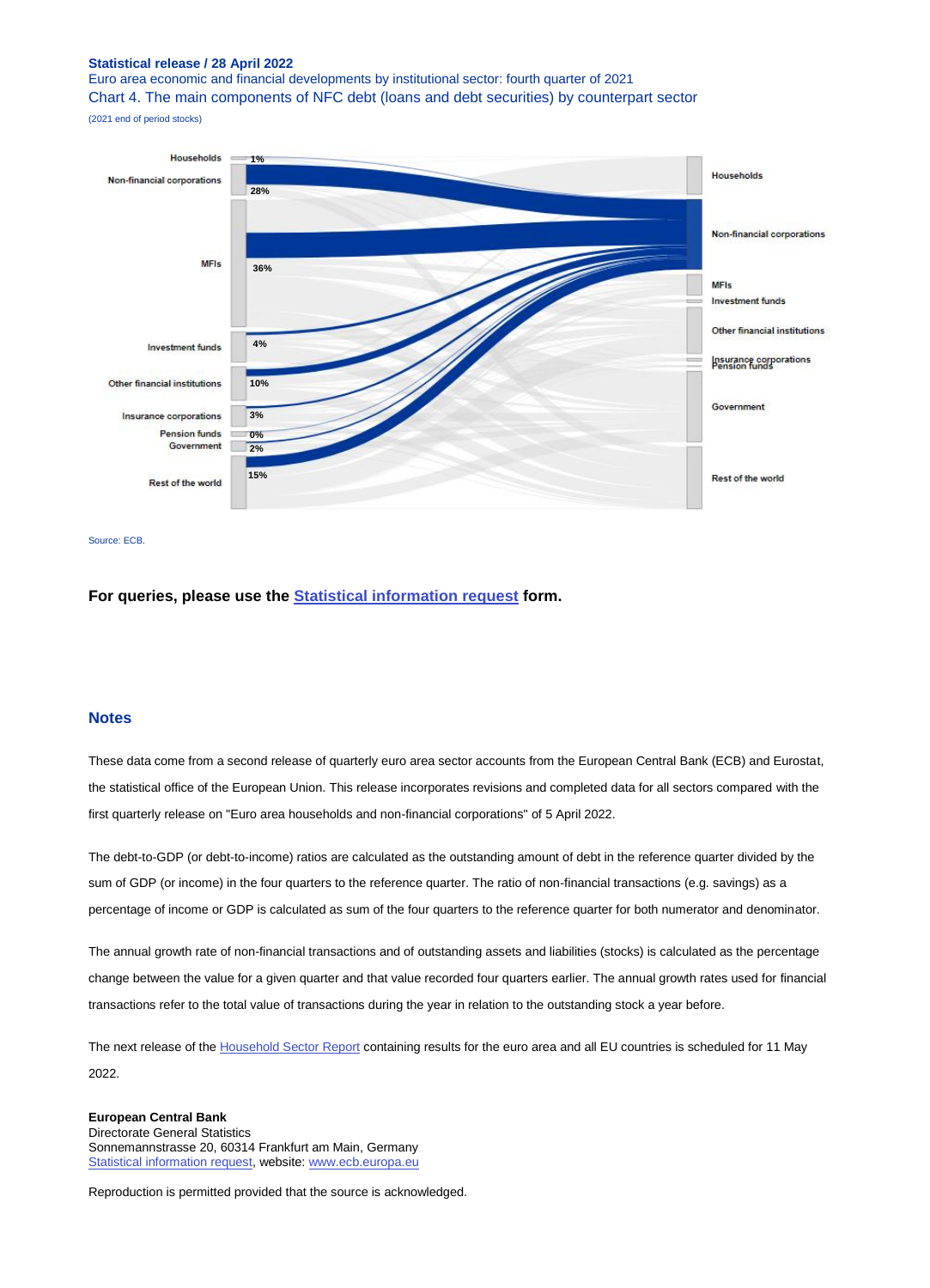Euro area economic and financial developments by institutional sector: fourth quarter of 2021

Hyperlinks in the main body of the statistical release lead to data that may change with subsequent releases as a result of revisions.

Figures shown in annex tables are a snapshot of the data as at the time of the current release.

**European Central Bank** Directorate General Statistics Sonnemannstrasse 20, 60314 Frankfurt am Main, Germany [Statistical information request,](https://ecb-registration.escb.eu/statistical-information) website[: www.ecb.europa.eu](http://www.ecb.europa.eu/)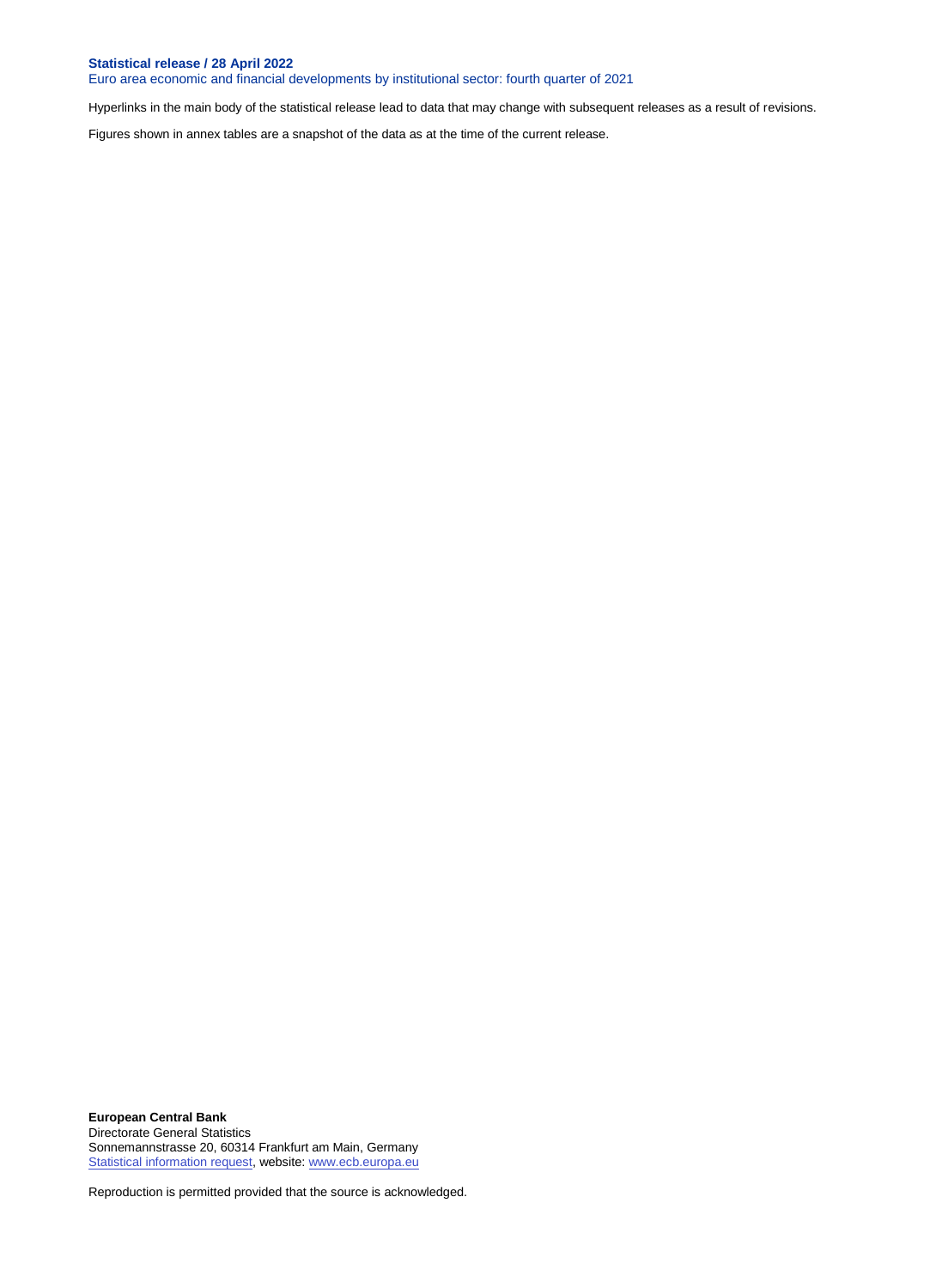### Euro area charts and additional tables for all institutional sectors

#### Chart 1. Growth of euro area net disposable income and its allocation to sectors (annual percentage changes and percentage point contributions)



#### Chart 2. Growth of euro area gross fixed capital formation and contributions by sector (annual percentage changes and percentage point contributions)



#### Chart 3. Growth of euro area gross capital formation and its financing by sectoral (gross) saving (annual percentage changes and percentage point contributions)



Sources: ECB and Eurostat.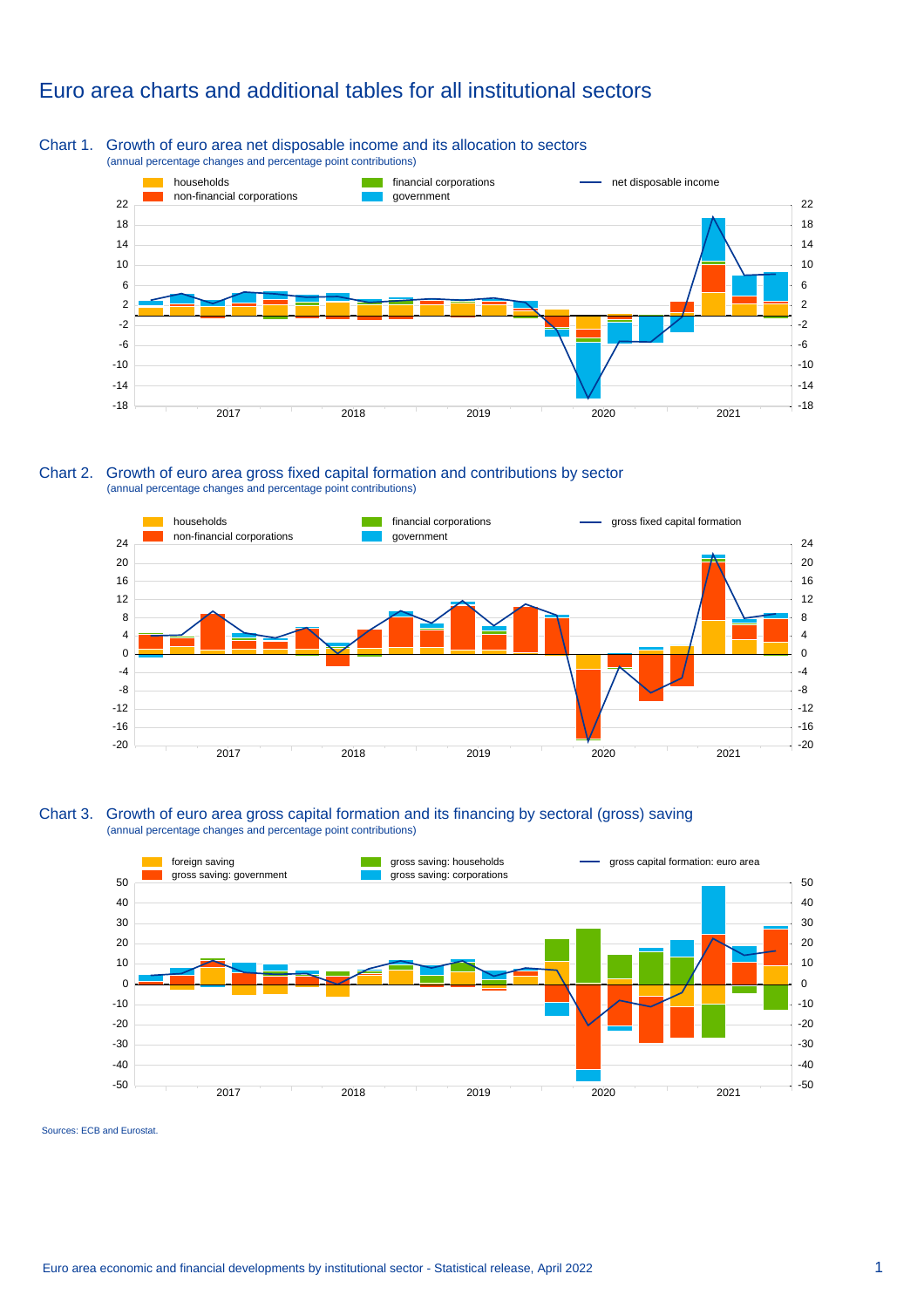### Euro area households

Chart 4. Growth of households' gross disposable income and contributions by income component (annual percentage changes and percentage point contributions)



Chart 5. Growth of households' non-financial investment and contributions by source of internal and external financing (annual percentage changes and percentage point contributions)



#### Chart 6. Growth of households' net worth and contributions by type of asset change (annual percentage changes and percentage point contributions)



Sources: ECB and Eurostat.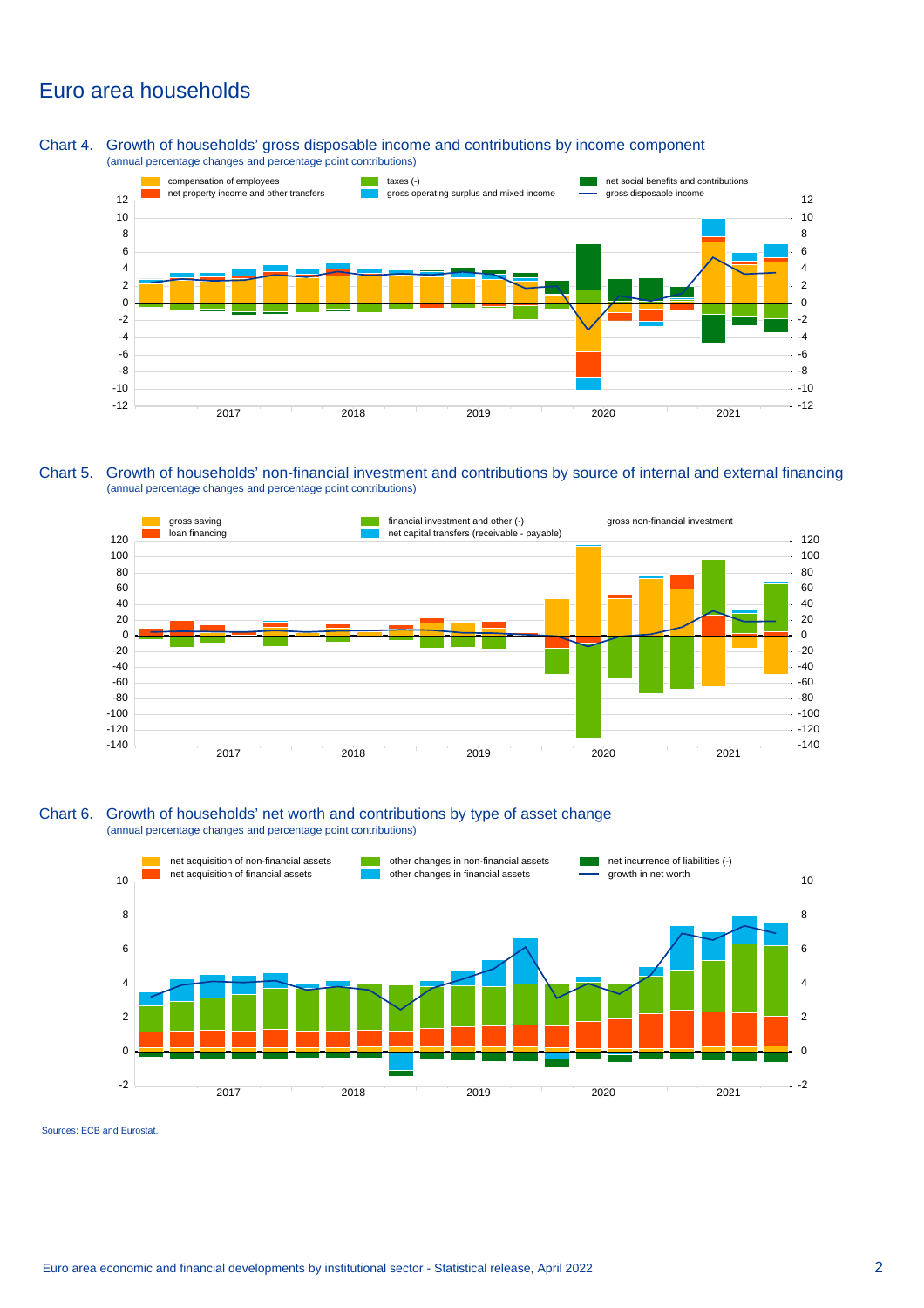### Euro area non-financial corporations

Chart 7. Growth of net entrepreneurial income of non-financial corporations and contributions by component (annual percentage changes and percentage point contributions)



#### Chart 8. Growth of non-financial investment of non-financial corp. and contributions by source of internal and external financing (annual percentage changes and percentage point contributions)



Sources: ECB and Eurostat.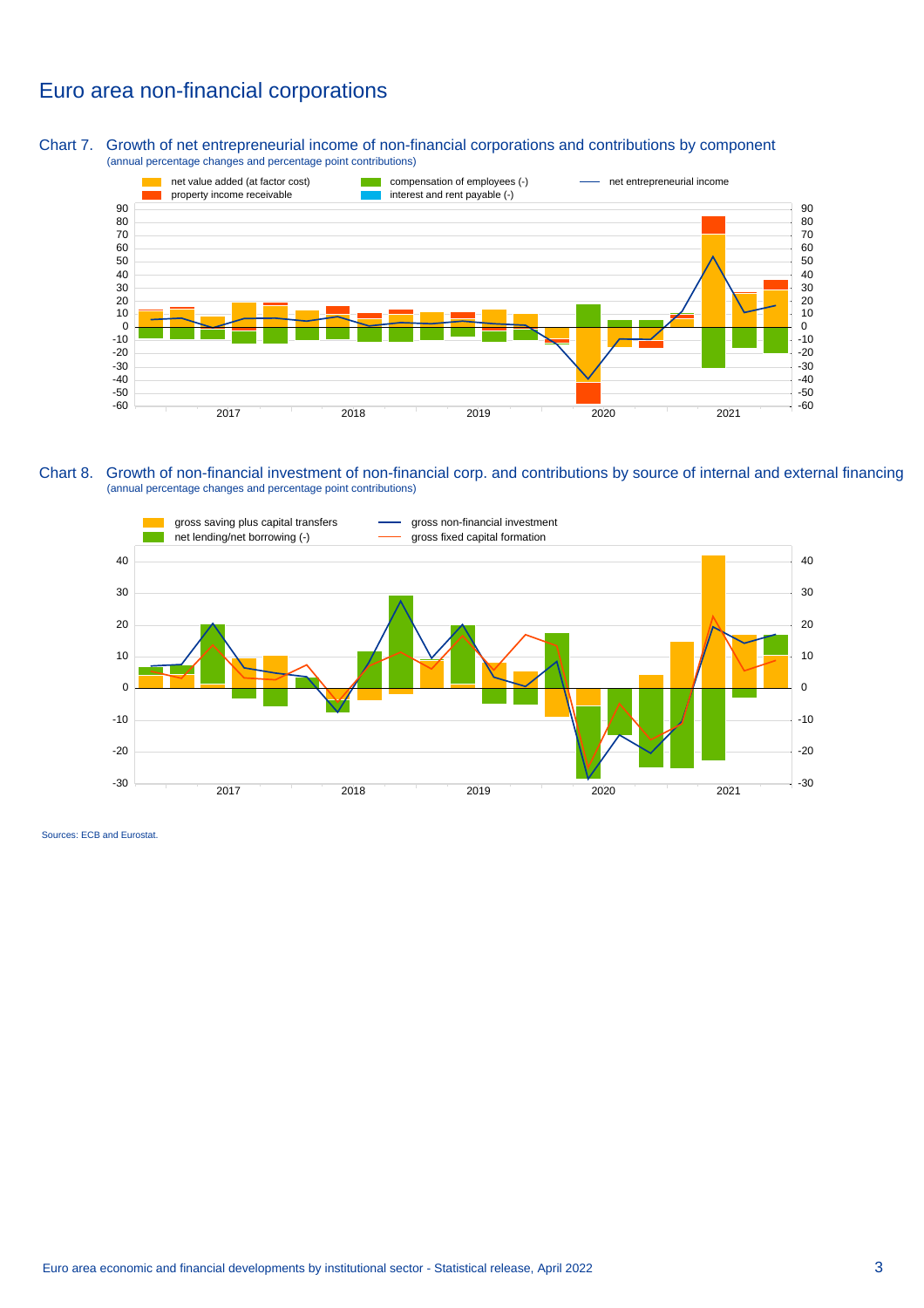Table 1. Income, consumption, saving, investment and net lending / net borrowing: euro area and contributions by sector (EUR billions)

| <b>Non-financial transactions</b>                                                                                                                                                                                                                                                 |                                                        |                                                        | four-quarter-cumulated sums                        |                                                                 | annual percentage<br>changes <sup>1)</sup>           |                                                      | percentage of euro<br>area NDI<br>(calculated from<br>four-quarter sums) |                                    |                                        |                                                        |                                                        |
|-----------------------------------------------------------------------------------------------------------------------------------------------------------------------------------------------------------------------------------------------------------------------------------|--------------------------------------------------------|--------------------------------------------------------|----------------------------------------------------|-----------------------------------------------------------------|------------------------------------------------------|------------------------------------------------------|--------------------------------------------------------------------------|------------------------------------|----------------------------------------|--------------------------------------------------------|--------------------------------------------------------|
|                                                                                                                                                                                                                                                                                   | 2018                                                   | 2019                                                   | 2020 Q4                                            | 2021 Q1                                                         | 2021 Q2                                              | 2021 Q3                                              | 2021 Q4                                                                  | 2021 Q3                            | 2021 Q4                                | 2021 Q3 2021 Q4                                        |                                                        |
| Net disposable income (NDI):<br>Euro area<br>Households <sup>2)</sup><br>Non-financial corporations<br>Financial corporations<br>General government                                                                                                                               | 9,462<br>6,555<br>290<br>235<br>2,382                  | 9,759<br>6,746<br>333<br>226<br>2,454                  | 9,040<br>6,727<br>216<br>195<br>1,902              | 9,033<br>6,743<br>268<br>196<br>1,826                           | 9,427<br>6,837<br>380<br>208<br>2,002                | 9,612<br>6,891<br>417<br>209<br>2,095                | 9,814<br>6,951<br>426<br>195<br>2,242                                    | 8.0<br>3.3<br>19.7                 | 8.3<br>3.5<br>25.2                     | 100.0<br>71.7<br>4.3<br>2.2<br>21.8                    | 100.0<br>70.8<br>4.3<br>2.0<br>22.8                    |
| <b>Consumption expenditure:</b><br>Euro area<br>Households <sup>2)</sup><br>General government collective consumption<br>General government social transfers in kind 3)                                                                                                           | 8,622<br>6,252<br>882<br>1,488                         | 8,864<br>6,407<br>911<br>1,547                         | 8,505<br>5,933<br>962<br>1,610                     | 8,465<br>5,862<br>974<br>1,629                                  | 8,696<br>6,053<br>977<br>1,667                       | 8,816<br>6,142<br>980<br>1,695                       | 8,996<br>6,294<br>982<br>1,721                                           | 5.5<br>5.7<br>1.3<br>7.3           | 8.1<br>10.0<br>0.8<br>5.8              | 91.7<br>63.9<br>10.2<br>17.6                           | 91.7<br>64.1<br>10.0<br>17.5                           |
| Net saving:<br>Euro area<br>Households <sup>2)</sup><br>Non-financial corporations<br>Financial corporations<br>General government                                                                                                                                                | 839<br>395<br>281<br>151<br>12                         | 895<br>441<br>323<br>134<br>-3                         | 535<br>889<br>208<br>107<br>$-670$                 | 568<br>978<br>260<br>108<br>-777                                | 730<br>881<br>372<br>119<br>-641                     | 796<br>850<br>409<br>117<br>$-579$                   | 818<br>758<br>419<br>101<br>$-460$                                       |                                    |                                        | 8.3<br>8.8<br>4.3<br>1.2<br>$-6.0$                     | 8.3<br>7.7<br>4.3<br>1.0<br>$-4.7$                     |
| <b>Consumption of fixed capital:</b><br>Euro area<br>Households <sup>2)</sup><br>Non-financial corporations<br>Financial corporations<br>General government                                                                                                                       | 2,053<br>501<br>1,188<br>55<br>309                     | 2,141<br>523<br>1,241<br>58<br>318                     | 2,212<br>539<br>1,288<br>61<br>324                 | 2,227<br>543<br>1,297<br>62<br>326                              | 2,245<br>547<br>1,307<br>63<br>328                   | 2,269<br>554<br>1,321<br>63<br>331                   | 2,295<br>560<br>1,336<br>64<br>334                                       | 4.4<br>4.8<br>4.3<br>5.9<br>3.7    | 4.7<br>4.8<br>4.7<br>5.9<br>4.3        | 23.6<br>5.8<br>13.7<br>0.7<br>3.4                      | 23.4<br>5.7<br>13.6<br>0.7<br>3.4                      |
| Net capital transfers (receivable - payable):<br>Euro area<br>Households <sup>2)</sup><br>Non-financial corporations<br>Financial corporations<br>General government                                                                                                              | 9<br>-6<br>70<br>7<br>$-62$                            | $\overline{7}$<br>$-2$<br>73<br>-5<br>$-60$            | 8<br>8<br>102<br>6<br>$-108$                       | 8<br>8<br>108<br>12<br>$-120$                                   | 10<br>7<br>120<br>13<br>$-129$                       | 22<br>14<br>127<br>8<br>$-126$                       | 28<br>16<br>142<br>2<br>$-132$                                           |                                    |                                        | 0.2<br>0.1<br>1.3<br>0.1<br>$-1.3$                     | 0.3<br>0.2<br>1.4<br>0.0<br>$-1.3$                     |
| Gross fixed capital formation:<br>Euro area<br>Households <sup>2)</sup><br>Non-financial corporations<br>Financial corporations<br>General government<br>Net acquisition of other non-financial assets 4):<br>Euro area<br>Households <sup>2)</sup><br>Non-financial corporations | 2,455<br>623<br>1,456<br>62<br>313<br>153<br>11<br>146 | 2,678<br>648<br>1,626<br>71<br>333<br>120<br>10<br>104 | 2,518<br>630<br>1,475<br>68<br>344<br>22<br>4<br>6 | 2,484<br>644<br>1,429<br>67<br>345<br>25<br>8<br>$\overline{7}$ | 2,607<br>685<br>1,501<br>70<br>350<br>20<br>11<br>-3 | 2,656<br>706<br>1,521<br>72<br>357<br>52<br>19<br>25 | 2,716<br>725<br>1,556<br>70<br>365<br>94<br>32<br>55                     | 7.9<br>12.7<br>5.6<br>10.8<br>7.8  | 8.9<br>11.0<br>8.9<br>$-8.2$<br>8.5    | 27.6<br>7.3<br>15.8<br>0.7<br>3.7<br>0.5<br>0.2<br>0.3 | 27.7<br>7.4<br>15.9<br>0.7<br>3.7<br>1.0<br>0.3<br>0.6 |
| Financial corporations<br>General government<br>Gross non-financial investment:                                                                                                                                                                                                   | $-2$<br>$-2$                                           | 4<br>2                                                 | 3<br>9                                             | $\overline{\mathbf{c}}$<br>8                                    | 5<br>$\overline{7}$                                  | 4<br>4                                               | 3<br>3                                                                   |                                    |                                        | 0.0<br>0.0                                             | 0.0<br>0.0                                             |
| Euro area<br>Households <sup>2)</sup><br>Non-financial corporations<br>Financial corporations<br>General government                                                                                                                                                               | 2,607<br>634<br>1,603<br>60<br>311                     | 2,798<br>658<br>1,730<br>75<br>335                     | 2,541<br>635<br>1,482<br>71<br>353                 | 2,509<br>652<br>1,436<br>69<br>353                              | 2,626<br>696<br>1,498<br>75<br>357                   | 2,708<br>725<br>1,546<br>76<br>361                   | 2,810<br>757<br>1,611<br>74<br>368                                       | 13.4<br>17.7<br>14.2<br>5.2<br>4.4 | 15.2<br>18.4<br>17.1<br>$-11.1$<br>7.4 | 28.2<br>7.5<br>16.1<br>0.8<br>3.8                      | 28.6<br>7.7<br>16.4<br>0.8<br>3.8                      |
| Net non-financial investment:<br>Euro area<br>Households <sup>2)</sup><br>Non-financial corporations<br>Financial corporations<br>General government                                                                                                                              | 554<br>133<br>415<br>5<br>$\overline{2}$               | 657<br>135<br>489<br>16<br>17                          | 329<br>96<br>194<br>10<br>29                       | 282<br>109<br>139<br>7<br>27                                    | 382<br>149<br>191<br>12<br>29                        | 439<br>172<br>224<br>12<br>30                        | 515<br>197<br>274<br>9<br>34                                             |                                    |                                        | 4.6<br>1.8<br>2.3<br>0.1<br>0.3                        | 5.2<br>2.0<br>2.8<br>0.1<br>0.4                        |
| Net lending (+)/net borrowing (-):<br>Euro area<br>Households <sup>2)</sup><br>Non-financial corporations<br>Financial corporations<br>General government                                                                                                                         | 294<br>257<br>-63<br>153<br>$-52$                      | 245<br>304<br>-93<br>113<br>$-80$                      | 214<br>801<br>116<br>103<br>$-807$                 | 294<br>877<br>228<br>113<br>$-924$                              | 359<br>738<br>301<br>119<br>$-800$                   | 379<br>691<br>311<br>112<br>$-736$                   | 332<br>577<br>286<br>94<br>$-626$                                        |                                    |                                        | 3.9<br>7.2<br>3.2<br>1.2<br>$-7.7$                     | 3.4<br>5.9<br>2.9<br>1.0<br>$-6.4$                     |

Sources: ECB and Eurostat.

1) Annual percentage changes are calculated as  $100^*(x(t)-x(t-4))/x(t-4)$  where  $x(t)$  stands for the transaction x in quarter t, and  $x(t-4)$  for the transaction four quarters earlier.

2) Households and non-profit institutions serving households.

3) Transfers of goods and services by government units and non-profit institutions serving households (NPISHs) to individual households.

4) Changes in inventories, acquisitions less disposals of valuables and acquisitions less disposals of non-produced non-financial assets (e.g. land).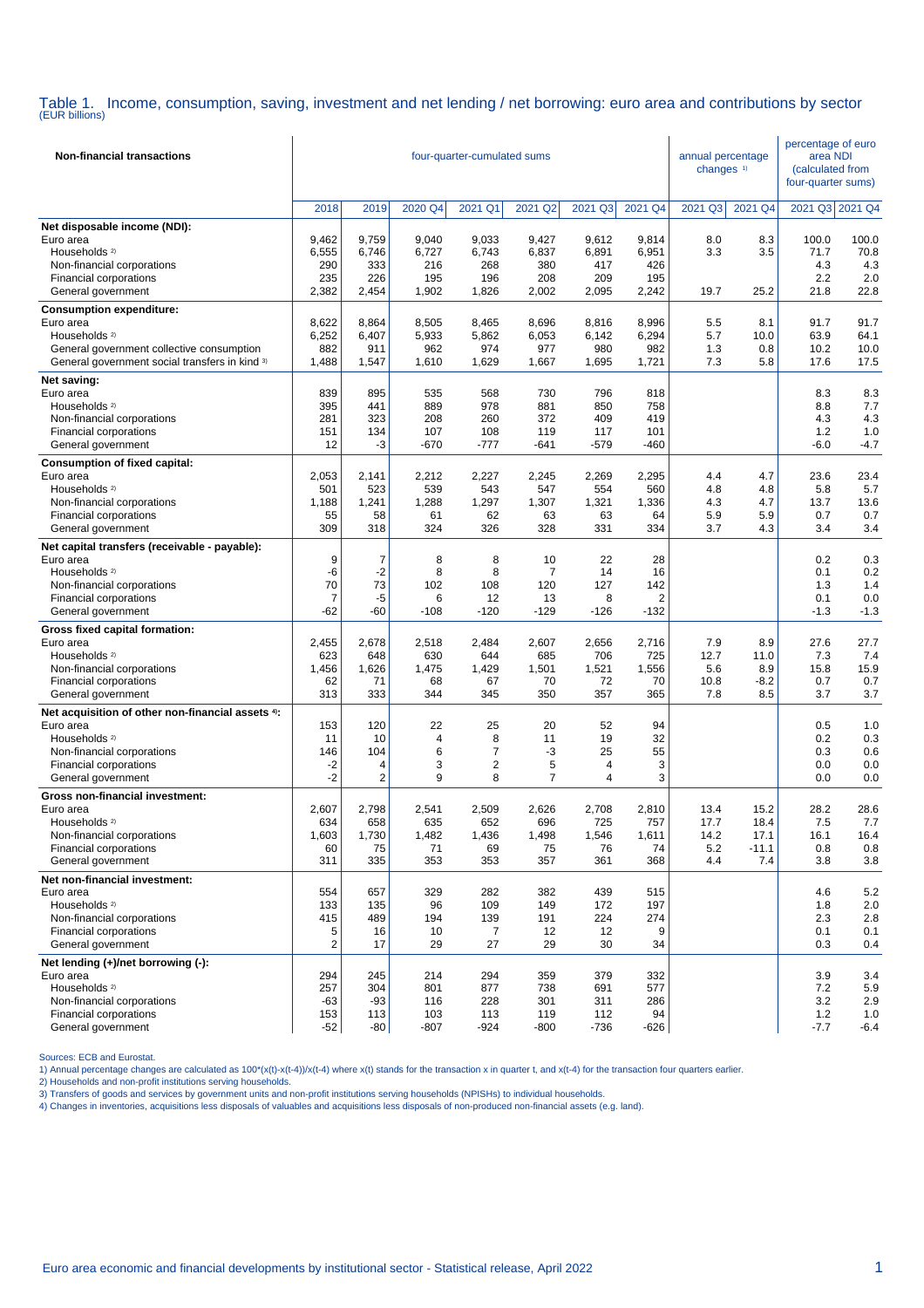

| <b>Non-financial transactions</b>                      |       |                |         | four-quarter-cumulated sums |                     | annual percentage<br>changes <sup>2)</sup> |          | percentage of<br>HGDI, adjusted 3)<br>(calculated from<br>four-quarter sums) |         |                                                                              |        |
|--------------------------------------------------------|-------|----------------|---------|-----------------------------|---------------------|--------------------------------------------|----------|------------------------------------------------------------------------------|---------|------------------------------------------------------------------------------|--------|
|                                                        | 2018  | 2019           | 2020 Q4 | 2021 Q1                     | 2021 Q2             | 2021 Q3                                    | 2021 Q4  | 2021 Q3                                                                      | 2021 Q4 | 2021 Q3 2021 Q4                                                              |        |
| Compensation of employees                              | 5,565 | 5,768          | 5,647   | 5,653                       | 5,785               | 5,867                                      | 5,956    | 5.9                                                                          | 5.8     | 77.8                                                                         | 78.2   |
| Gross operating surplus and mixed income               | 1,720 | 1,759          | 1,717   | 1,720                       | 1,760               | 1.779                                      | 1,811    | 4.3                                                                          | 7.3     | 23.6                                                                         | 23.8   |
| Property income (receivable - payable)                 | 807   | 790            | 673     | 660                         | 669                 | 673                                        | 681      |                                                                              |         | 8.9                                                                          | 8.9    |
| Net social benefits and contributions (rec. - pay.)    | 53    | 83             | 310     | 334                         | 273                 | 252                                        | 221      |                                                                              |         | 3.3                                                                          | 2.9    |
| Other current transfers (receivable - payable)         | 91    | 91             | 110     | 109                         | 109                 | 113                                        | 113      |                                                                              |         | 1.5                                                                          | 1.5    |
| Taxes (on income and wealth) (-)                       | 1.180 | 1.223          | 1,192   | 1,189                       | 1,213               | 1,239                                      | 1,272    | 8.9                                                                          | 9.3     | 16.4                                                                         | 16.7   |
| Gross disposable income (HGDI)                         | 7,056 | 7,268          | 7,265   | 7,286                       | 7,384               | 7,445                                      | 7,511    | 3.4                                                                          | 3.6     | 98.7                                                                         | 98.7   |
| +Adj. for change in net worth in pension fund 3)       | 93    | 102            | 96      | 96                          | 97                  | 100                                        | 101      | 12.2                                                                         | 5.0     | 1.3                                                                          | 1.3    |
| Gross disposable income (HGDI) plus adjustment 3)      | 7,148 | 7,370          | 7,361   | 7,382                       | 7,481               | 7,545                                      | 7,612    | 3.5                                                                          | 3.6     | 100.0                                                                        | 100.0  |
| <b>Consumption expenditure</b>                         | 6,252 | 6,407          | 5,933   | 5,862                       | 6,053               | 6,142                                      | 6,294    | 5.7                                                                          | 10.0    | 81.4                                                                         | 82.7   |
| Gross saving                                           | 896   | 964            | 1,428   | 1,520                       | 1,428               | 1,403                                      | 1,319    | $-9.5$                                                                       | $-23.4$ | 18.6                                                                         | 17.3   |
| Net capital transfers (receivable - payable)           | -6    | $-2$           | 8       | 8                           | $\overline{7}$      | 14                                         | 16       |                                                                              |         | 0.2                                                                          | 0.2    |
| Gross fixed capital formation                          | 623   | 648            | 630     | 644                         | 685                 | 706                                        | 725      | 12.7                                                                         | 11.0    | 9.4                                                                          | 9.5    |
| Net acquisition of other non-financial assets 4)       | 11    | 10             | 4       | 8                           | 11                  | 19                                         | 32       |                                                                              |         | 0.3                                                                          | 0.4    |
| <b>Gross non-financial investment</b>                  | 634   | 658            | 635     | 652                         | 696                 | 725                                        | 757      | 17.7                                                                         | 18.4    | 9.6                                                                          | 9.9    |
| Net non-financial investment                           | 133   | 135            | 96      | 109                         | 149                 | 172                                        | 197      |                                                                              |         | 2.3                                                                          | 2.6    |
| Net lending (+)/net borrowing (-)                      | 257   | 304            | 801     | 877                         | 738                 | 691                                        | 577      |                                                                              |         | 9.2                                                                          | 7.6    |
| <b>Financial transactions</b>                          |       |                |         | four-quarter-cumulated sums |                     |                                            |          | annual growth<br>rates 5)                                                    |         | percentage of<br>HGDI, adjusted 3)<br>(calculated from<br>four-quarter sums) |        |
|                                                        | 2018  | 2019           | 2020 Q4 | 2021 Q1                     | 2021 Q <sub>2</sub> | 2021 Q3                                    | 2021 Q4  | Q <sub>3</sub><br>2021                                                       | 2021 Q4 | 2021 Q3 2021 Q4                                                              |        |
| <b>Financial investment</b>                            | 464   | 645            | 1,092   | 1,163                       | 1,110               | 1,074                                      | 940      | 4.0                                                                          | 3.4     | 14.2                                                                         | 12.3   |
| Currency and deposits                                  | 324   | 417            | 689     | 715                         | 609                 | 560                                        | 459      | 6.2                                                                          | 4.9     | 7.4                                                                          | 6.0    |
| Debt securities                                        | -34   | $-60$          | $-43$   | $-40$                       | -52                 | $-57$                                      | $-51$    | $-10.8$                                                                      | $-9.8$  | $-0.8$                                                                       | $-0.7$ |
| Shares and other equity                                | 36    | 38             | 189     | 228                         | 230                 | 256                                        | 301      | 3.6                                                                          | 3.9     | 3.4                                                                          | 4.0    |
| Listed shares                                          | 25    | $\overline{2}$ | 84      | 52                          | 29                  | 24                                         | 29       | 2.2                                                                          | 2.4     | 0.3                                                                          | 0.4    |
| Unlisted shares and other equity                       | $-22$ | $-23$          | 5       | 31                          | 21                  | 33                                         | 45       | 0.9                                                                          | 1.2     | 0.4                                                                          | 0.6    |
| Investment fund shares                                 | 33    | 59             | 100     | 146                         | 180                 | 200                                        | 226      | 8.0                                                                          | 8.6     | 2.6                                                                          | 3.0    |
| Life insurance and pension schemes                     | 163   | 216            | 157     | 190                         | 190                 | 199                                        | 188      | 2.3                                                                          | 2.1     | 2.6                                                                          | 2.5    |
| Other financial assets <sup>6)</sup>                   | $-24$ | 35             | 99      | 70                          | 132                 | 116                                        | 43       |                                                                              |         | 1.5                                                                          | 0.6    |
| <b>Financing</b>                                       | 183   | 285            | 264     | 251                         | 282                 | 313                                        | 345      | 4.0                                                                          | 4.3     | 4.1                                                                          | 4.5    |
| Loans                                                  | 210   | 241            | 209     | 240                         | 277                 | 281                                        | 291      | 4.0                                                                          | 4.1     | 3.7                                                                          | 3.8    |
| Short-term                                             | 4     | $-4$           | $-12$   | -5                          | $-2$                | -3                                         | $\Omega$ | $-1.1$                                                                       | 0.2     | 0.0                                                                          | 0.0    |
| Long-term                                              | 206   | 245            | 221     | 244                         | 279                 | 284                                        | 290      | 4.2                                                                          | 4.2     | 3.8                                                                          | 3.8    |
| Other liabilities 7)                                   | $-27$ | 44             | 55      | 10                          | 5                   | 31                                         | 54       | 3.6                                                                          | 5.9     | 0.4                                                                          | 0.7    |
| Net lending (+)/net borrowing (-) (financial accounts) | 281   | 361            | 827     | 913                         | 828                 | 761                                        | 594      | 4.1                                                                          | 3.1     | 10.1                                                                         | 7.8    |

| <b>Balance sheet</b>                 |        |        | end-of-period stocks | annual percentage<br>changes <sup>2)</sup> |         | percentage of<br>HGDI, adjusted 3)<br>or GDP |         |         |         |       |                 |
|--------------------------------------|--------|--------|----------------------|--------------------------------------------|---------|----------------------------------------------|---------|---------|---------|-------|-----------------|
|                                      | 2018   | 2019   | 2020 Q4              | 2021 Q1                                    | 2021 Q2 | 2021 Q3                                      | 2021 Q4 | 2021 Q3 | 2021 Q4 |       | 2020 Q4 2021 Q4 |
| <b>Financial assets</b>              | 24,145 | 26,131 | 27,484               | 27,835                                     | 28,408  | 28,594                                       | 29,132  | 7.2     | 6.0     | 373.4 | 382.7           |
| Currency and deposits                | 8,242  | 8,663  | 9,337                | 9,472                                      | 9,632   | 9,678                                        | 9,796   | 6.2     | 4.9     | 126.8 | 128.7           |
| Debt securities                      | 598    | 558    | 521                  | 500                                        | 489     | 471                                          | 461     | $-11.2$ | $-11.6$ | 7.1   | 6.1             |
| Shares and other equity              | 6,660  | 7,462  | 7,614                | 7,993                                      | 8,268   | 8,372                                        | 8,751   | 16.3    | 14.9    | 103.4 | 115.0           |
| Listed shares                        | 931    | 1,124  | 1,213                | 1,324                                      | 1,390   | 1,413                                        | 1,491   | 32.2    | 22.9    | 16.5  | 19.6            |
| Unlisted shares and other equity     | 3,516  | 3,810  | 3,767                | 3,888                                      | 3,960   | 3,990                                        | 4,145   | 9.4     | 10.0    | 51.2  | 54.5            |
| Investment fund shares               | 2,213  | 2,528  | 2,634                | 2,782                                      | 2,918   | 2,969                                        | 3,114   | 19.6    | 18.2    | 35.8  | 40.9            |
| Life insurance and pension schemes   | 7,618  | 8,388  | 8,846                | 8,726                                      | 8,809   | 8,857                                        | 8,931   | 1.8     | 1.0     | 120.2 | 117.3           |
| Other financial assets <sup>6)</sup> | 1,027  | 1,059  | 1,166                | 1,143                                      | 1,211   | 1,215                                        | 1,193   |         |         | 15.8  | 15.7            |
| <b>Liabilities</b>                   | 7,528  | 7,794  | 8,026                | 8,036                                      | 8,120   | 8,212                                        | 8,334   | 3.7     | 3.8     | 109.0 | 109.5           |
| Loans (debt)                         | 6,646  | 6,877  | 7.088                | 7,133                                      | 7,229   | 7,303                                        | 7,368   | 4.1     | 3.9     | 96.3  | 96.8            |
| Short-term                           | 257    | 255    | 245                  | 241                                        | 254     | 243                                          | 248     | $-1.1$  | 1.1     | 3.3   | 3.3             |
| Long-term                            | 6,389  | 6,621  | 6,843                | 6,892                                      | 6,975   | 7,060                                        | 7,120   | 4.2     | 4.0     | 93.0  | 93.5            |
| Other liabilities 7)                 | 854    | 887    | 907                  | 871                                        | 859     | 877                                          | 934     | 0.8     | 3.0     | 12.3  | 12.3            |
| <b>Non-financial assets</b>          | 33,072 | 34,406 | 35,659               | 36,002                                     | 36,747  | 37,678                                       | 38,162  | 6.7     | 7.0     | 484.4 | 501.3           |
| of which: Housing wealth             | 31,360 | 32,661 | 33,903               | 34,240                                     | 34,976  | 35,899                                       | 36,372  | 7.0     | 7.3     | 460.6 | 477.8           |
| Net worth                            | 49,689 | 52,743 | 55,117               | 55,801                                     | 57,035  | 58,061                                       | 58,960  | 7.4     | 7.0     | 748.8 | 774.5           |
| Memo: Debt <sup>8)</sup>             | 6,646  | 6,877  | 7,088                | 7,133                                      | 7,229   | 7,303                                        | 7,368   | 4.1     | 3.9     | 62.1  | 60.1            |

**Changes in financial wealth not due to transactions**  $-526$  1,360 294 1,384 924 872 745 11.6 9.8

Sources: ECB and Eurostat.

1) Households and non-profit institutions serving households.

2) Calculated as  $100*(x(t)-x(t-4))/x(t-4)$  where  $x(t)$  stands for the transaction or end-of-quarter stock x in quarter t, and  $x(t-4)$  for the transaction or stock four quarters earlier.

3) Net adjustment for the change in net equity of households in pension schemes (receivable - payable).<br>4) Changes in inventories, acquisitions less disposals of valuables and acquisitions less disposals of non-produced no

5) Annual growth rates for financial transactions are calculated as 100\*(f(t)+f(t-1)+f(t-2)+f(t-3))/F(t-4) where f(t) stands for the transactions in quarter t, and F(t-4) for the

end-of-quarter stock value four quarters earlier.

6) Loans granted, prepayments of insurance premiums and reserves for outstanding claims and other accounts receivable.

7) Financial derivatives' net liabilities, pension schemes and other accounts payable.

8) Debt is equal to loans received and presented as a percentage of gross domestic product (GDP).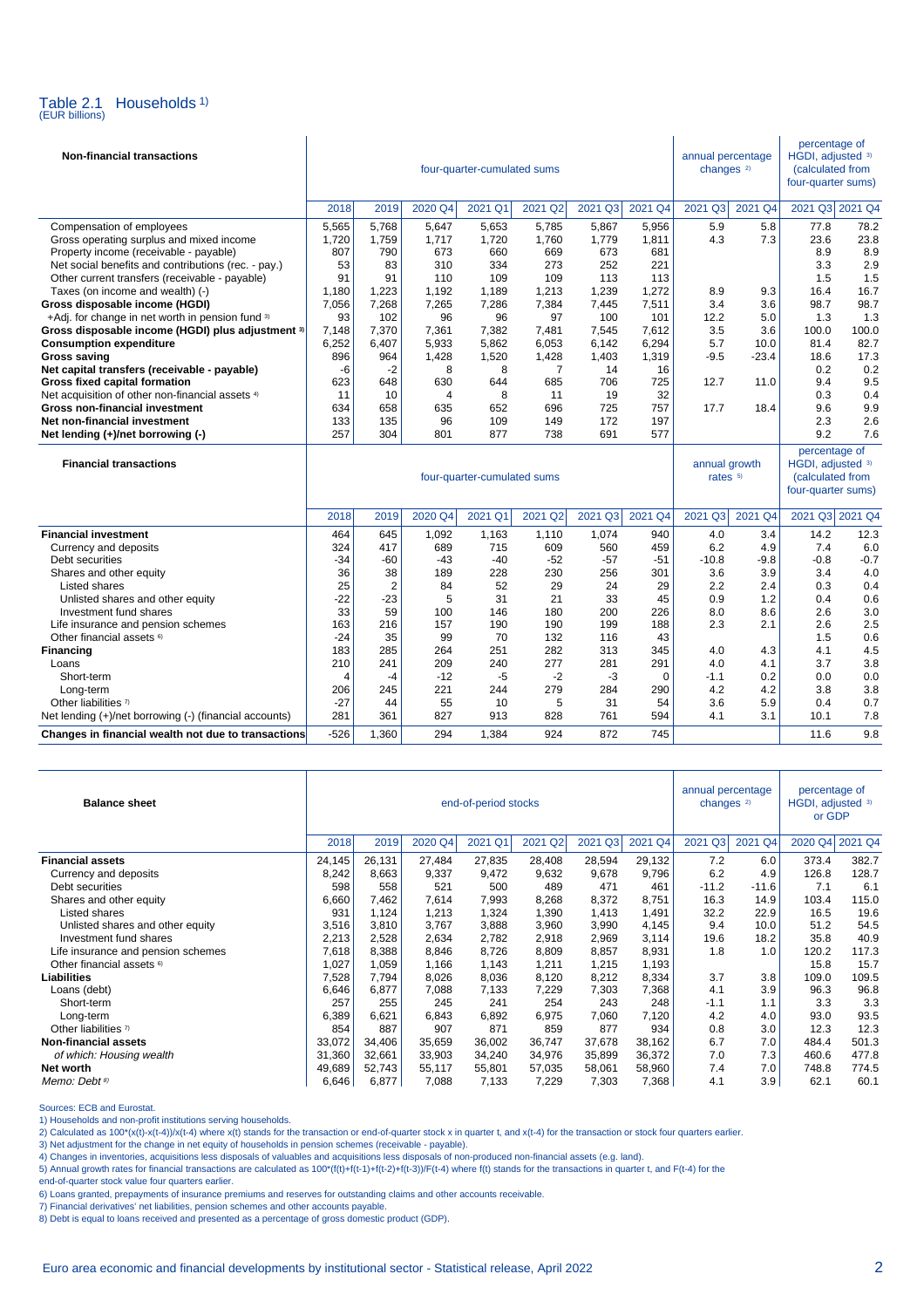### Table 2.2 Households <sup>1</sup>) : investment by counterpart sector, for selected financial instruments

(EUR billions)

| <b>Financial transactions</b>                                  |                               |                | annual growth<br>rates <sup>2)</sup> |                      |                |                   |                                            |                   |
|----------------------------------------------------------------|-------------------------------|----------------|--------------------------------------|----------------------|----------------|-------------------|--------------------------------------------|-------------------|
|                                                                | 2019                          | 2020 Q4        | 2021 Q1                              | 2021 Q2              | 2021 Q3        | 2021 Q4           | 2021 Q3                                    | 2021 Q4           |
| <b>Debt securities</b>                                         | $-60$                         | $-43$          | $-40$                                | $-52$                | $-57$          | $-51$             | $-10.8$                                    | $-9.8$            |
| of which issued by:                                            |                               |                |                                      |                      |                |                   |                                            |                   |
| Non-financial corporations                                     | -2                            | $-2$           | $-1$                                 | $-1$                 | $-1$           | 0                 | $-2.7$                                     | 0.9               |
| <b>MFIs</b><br>Other financial institutions                    | $-28$<br>$\mathbf 0$          | $-28$<br>$-2$  | $-21$<br>$-5$                        | $-21$<br>$-7$        | $-27$<br>$-10$ | $-22$<br>$-14$    | $-10.0$<br>$-17.9$                         | $-8.6$<br>$-24.9$ |
| Insurance corporations and pension funds                       | $\mathbf 0$                   | $\Omega$       | $\mathbf 0$                          | $\Omega$             | 3              | 3                 | 238.7                                      | 186.0             |
| General government                                             | $-31$                         | -6             | -8                                   | $-16$                | $-16$          | $-11$             | $-13.7$                                    | $-10.0$           |
| Rest of the world                                              | 1                             | $-5$           | $-6$                                 | -6                   | $-7$           | $-6$              | $-12.1$                                    | $-10.6$           |
| <b>Listed shares</b>                                           | 2                             | 84             | 52                                   | 29                   | 24             | 29                | 2.2                                        | 2.4               |
| issued by:                                                     |                               |                |                                      |                      |                |                   |                                            |                   |
| Non-financial corporations                                     | $-7$                          | 33             | 18                                   | 5                    | 10             | 20                | 1.5                                        | 2.7               |
| <b>MFIs</b><br>Other financial institutions                    | $\mathbf 0$<br>$\overline{4}$ | 3<br>8         | $-3$<br>6                            | -6<br>$\overline{1}$ | -6<br>$-1$     | -7<br>$\mathbf 0$ | $-22.2$<br>$-0.6$                          | $-14.1$<br>0.3    |
| Insurance corporations and pension funds                       | $-2$                          | 3              | $\mathbf{1}$                         | $\overline{2}$       | $\overline{2}$ | 3                 | 4.4                                        | 6.7               |
| Rest of the world                                              | $\overline{7}$                | 37             | 29                                   | 27                   | 19             | 12                | 8.8                                        | 4.9               |
|                                                                |                               |                |                                      |                      |                |                   |                                            |                   |
| <b>Investment fund shares</b><br>issued by:                    | 59                            | 100            | 146                                  | 180                  | 200            | 226               | 8.0                                        | 8.6               |
| MFIs (money market funds)                                      | -4                            | $-1$           | $-4$                                 | $-7$                 | $-5$           | $-4$              | $-18.3$                                    | $-14.5$           |
| Non-money market investment funds                              | 70                            | 101            | 149                                  | 185                  | 204            | 228               | 8.3                                        | 8.8               |
| Rest of the world                                              | -6                            | 0              | $\mathbf{1}$                         | $\overline{1}$       | 1              | $\overline{2}$    | 15.8                                       | 33.2              |
|                                                                |                               |                |                                      |                      |                |                   |                                            |                   |
| <b>Financial balance sheet</b>                                 |                               |                | end-of-period stocks                 |                      |                |                   | annual percentage<br>changes <sup>3)</sup> |                   |
|                                                                | 2019                          | 2020 Q4        | 2021 Q1                              | 2021 Q2              | 2021 Q3        | 2021 Q4           | 2021 Q3                                    | 2021 Q4           |
| <b>Debt securities</b>                                         |                               |                |                                      |                      |                |                   | $-11.2$                                    |                   |
| of which issued by:                                            | 558                           | 521            | 500                                  | 489                  | 471            | 461               |                                            | $-11.6$           |
| Non-financial corporations                                     | 35                            | 32             | 30                                   | 30                   | 29             | 28                | $-9.5$                                     | $-11.9$           |
| <b>MFIs</b>                                                    | 287                           | 260            | 254                                  | 247                  | 241            | 238               | $-8.9$                                     | $-8.5$            |
| Other financial institutions                                   | 63                            | 58             | 56                                   | 55                   | 53             | 49                | $-9.5$                                     | $-15.0$           |
| Insurance corporations and pension funds                       | $\overline{2}$                | $\overline{2}$ | $\mathbf{1}$                         | $\overline{1}$       | $\mathbf{1}$   | $\mathbf{1}$      | $-16.0$                                    | $-39.8$           |
| General government                                             | 108                           | 114            | 104                                  | 103                  | 95             | 94                | $-17.4$                                    | $-17.9$           |
| Rest of the world                                              | 63                            | 55             | 54                                   | 53                   | 52             | 51                | $-11.8$                                    | $-8.5$            |
| <b>Listed shares</b>                                           | 1,124                         | 1,213          | 1,324                                | 1,390                | 1,413          | 1,491             | 32.2                                       | 22.9              |
| issued by:                                                     | 679                           |                |                                      |                      |                | 882               | 28.9                                       |                   |
| Non-financial corporations<br><b>MFIs</b>                      | 57                            | 735<br>46      | 792<br>59                            | 833<br>62            | 840<br>67      | 63                | 128.1                                      | 19.9<br>36.8      |
| Other financial institutions                                   | 149                           | 142            | 152                                  | 156                  | 159            | 154               | 21.9                                       | 8.7               |
| Insurance corporations and pension funds                       | 46                            | 45             | 50                                   | 49                   | 46             | 50                | 18.9                                       | 12.8              |
| Rest of the world                                              | 193                           | 245            | 271                                  | 291                  | 302            | 342               | 37.7                                       | 39.4              |
| Investment fund shares                                         | 2,528                         | 2,634          | 2,782                                | 2,918                | 2,969          | 3,114             | 19.6                                       | 18.2              |
| issued by:                                                     |                               |                |                                      |                      |                |                   |                                            |                   |
| MFIs (money market funds)<br>Non-money market investment funds | 28<br>2,494                   | 27<br>2,600    | 25<br>2,747                          | 23<br>2,885          | 23<br>2,934    | 23<br>3,078       | $-19.0$<br>19.9                            | $-14.4$<br>18.4   |

Rest of the world

Sources: ECB and Eurostat.<br>2) Households and non-profit institutions serving households.<br>2) Annual growth rates for financial transactions are calculated as 100\*(f(t)+f(t-1)+f(t-2)+f(t-3))/F(t-4) where f(t) stands for the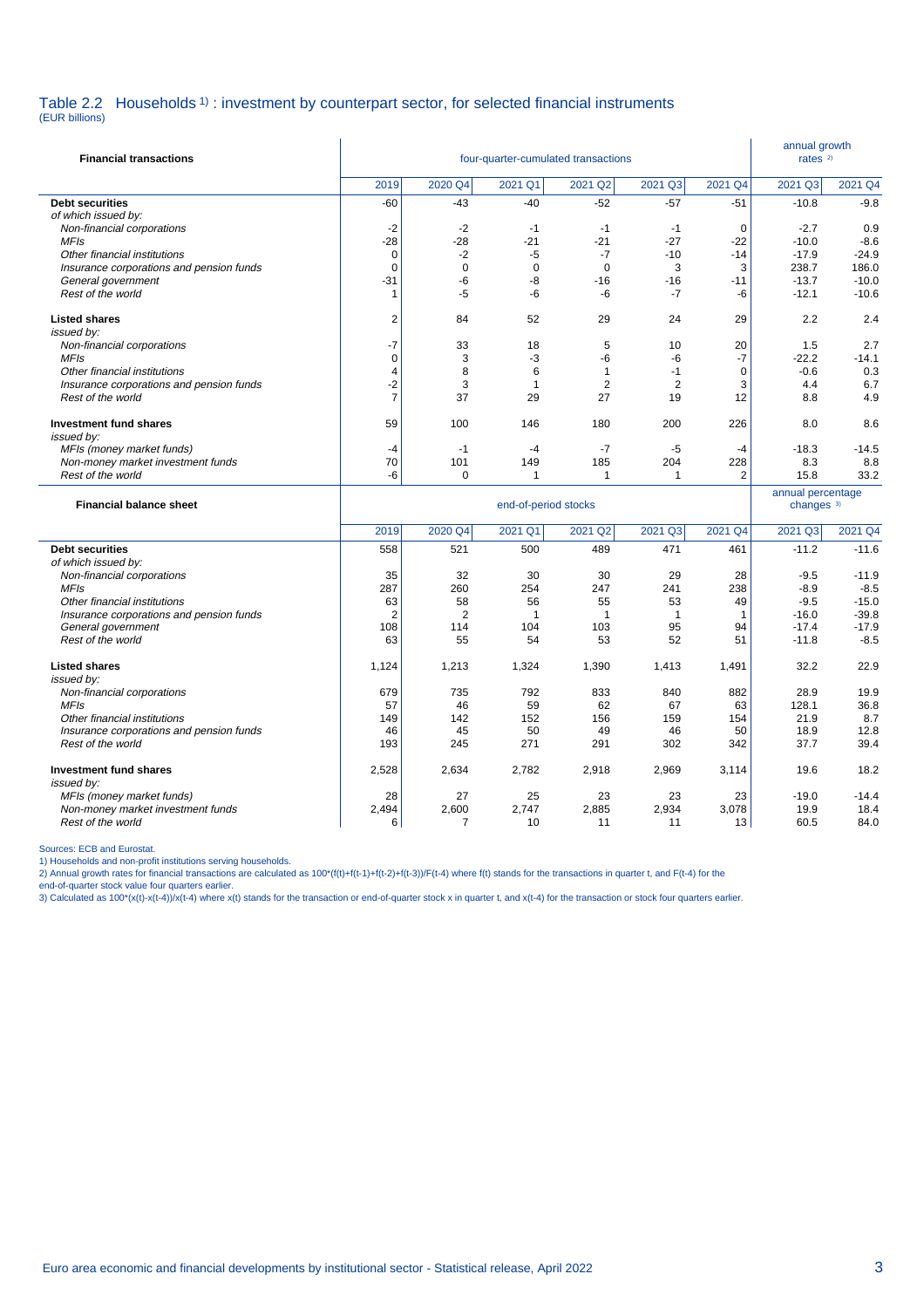# Table 3.1 Non-financial corporations (EUR billions)

| 2021 Q3 2021 Q4<br>2018<br>2020 Q4<br>2021 Q1<br>2021 Q2<br>2021 Q3<br>2021 Q4<br>2021 Q3 2021 Q4<br>2019<br>7.5<br>8.2<br>6,207<br>6,458<br>6.044<br>6,050<br>6,320<br>6,437<br>6,568<br>100.0<br>100.0<br>8.3<br>Net value added (NVA)<br>5,019<br>5,217<br>4,757<br>5,116<br>5,232<br>9.1<br>79.5<br>79.7<br>4,754<br>5,013<br>Gross entrepreneurial income<br>2,963<br>3,073<br>2,766<br>2,820<br>3,021<br>3,080<br>3,158<br>8.3<br>11.2<br>60.2<br>60.4<br>Gross operating surplus<br>2,483<br>2,577<br>2,391<br>2,433<br>2,587<br>2,642<br>2,690<br>8.6<br>7.8<br>51.6<br>51.4<br>468<br>8.9<br>Property income (receivable - interest and rent payable)<br>480<br>496<br>375<br>387<br>435<br>438<br>8.6<br>1,775<br>1,832<br>1,478<br>1,523<br>1,758<br>1,822<br>11.5<br>34.8<br>Net entrepreneurial income<br>1,714<br>17.0<br>34.4<br>Net disposable income<br>290<br>333<br>216<br>268<br>380<br>417<br>426<br>8.1<br>8.1<br>Adj. for change in net worth in pension fund<br>-9<br>$-10$<br>-8<br>-8<br>-8<br>-8<br>-8<br>$-0.2$<br>$-0.1$<br>8.0<br>281<br>323<br>208<br>260<br>372<br>409<br>419<br>8.0<br><b>Net saving</b><br>73<br>102<br>120<br>127<br>142<br>2.0<br>2.2<br>Net capital transfers (receivable - payable)<br>70<br>108<br>1,297<br>1,321<br>20.3<br>Consumption of fixed capital<br>1.188<br>1.241<br>1.288<br>1.307<br>1,336<br>4.3<br>4.7<br>20.5<br>8.9<br>Gross fixed capital formation<br>1,456<br>1,626<br>1,475<br>1,429<br>1,501<br>1,521<br>1,556<br>5.6<br>23.6<br>23.7<br>Net acquisition of other non-financial assets 3)<br>104<br>0.4<br>0.8<br>146<br>6<br>7<br>-3<br>25<br>55<br>Gross non-financial investment<br>1.603<br>1.730<br>1,482<br>1,436<br>1,498<br>1,546<br>1,611<br>14.2<br>17.1<br>24.0<br>24.5<br>194<br>224<br>274<br>3.5<br>4.2<br>Net non-financial investment<br>415<br>489<br>139<br>191<br>$-63$<br>228<br>311<br>286<br>4.8<br>4.4<br>Net lending (+)/net borrowing (-)<br>-93<br>116<br>301<br>percentage of GVA<br><b>Financial transactions</b><br>four-quarter-cumulated sums<br>annual growth<br>(calculated from<br>four-quarter sums)<br>rates <sup>4)</sup><br>2018<br>2020 Q4<br>2021 Q1<br>2021 Q2<br>2021 Q3<br>2021 Q4<br>2021 Q3<br>2021 Q4<br>2021 Q3 2021 Q4<br>2019<br>555<br>518<br>1,570<br>4.6<br>5.4<br>23.9<br>889<br>1,022<br>1,233<br>1,291<br>20.1<br>100<br>151<br>555<br>501<br>246<br>210<br>303<br>6.3<br>9.0<br>3.3<br>4.6<br>Currency and deposits<br>$\overline{7}$<br>-9<br>$-3$<br>$-12$<br>$-1.3$<br>$-4.9$<br>$-0.2$<br>Debt securities<br>46<br>11<br>$\mathbf{1}$<br>0.0<br>43<br>290<br>359<br>400<br>6.7<br>7.5<br>5.6<br>104<br>105<br>144<br>6.1<br>Loans<br>309<br>299<br>273<br>270<br>283<br>375<br>2.4<br>4.4<br>5.7<br>Shares and other equity<br>334<br>1.9<br>95<br>$-70$<br>$-84$<br>57<br>$-2.4$<br>3.7<br>$-0.5$<br>$-40$<br>$-11$<br>$-34$<br>0.9<br>Listed shares<br>225<br>325<br>261<br>248<br>275<br>260<br>286<br>2.0<br>2.1<br>4.0<br>4.3<br>Unlisted shares and other equity<br>14<br>81<br>69<br>57<br>33<br>5.5<br>0.9<br>0.5<br>Investment fund shares<br>$-11$<br>106<br>10.4<br>Other financial assets <sup>5)</sup><br>35<br>$-29$<br>$-27$<br>97<br>442<br>505<br>6.9<br>7.7<br>362<br>626<br>703<br>795<br>929<br>994<br>1.306<br>2.5<br>19.9<br><b>Financing</b><br>775<br>3.2<br>15.4<br>48<br>94<br>184<br>143<br>32<br>33<br>1.9<br>5.4<br>0.5<br>1.4<br>Debt securities<br>94<br>$\overline{2}$<br>22<br>5<br>$-10$<br>$-28$<br>$-13$<br>$\mathbf 0$<br>$-9.3$<br>$-0.1$<br>$-0.2$<br>0.0<br>Short-term<br>45<br>72<br>94<br>5.9<br>179<br>153<br>60<br>46<br>2.9<br>0.7<br>1.4<br>Long-term<br>306<br>210<br>359<br>325<br>405<br>505<br>4.5<br>6.3<br>7.7<br>411<br>3.6<br>Loans<br>46<br>$-67$<br>$-28$<br>$-45$<br>21<br>82<br>124<br>2.9<br>4.4<br>1.3<br>1.9<br>Short-term<br>261<br>277<br>439<br>404<br>303<br>323<br>381<br>3.8<br>4.5<br>5.0<br>5.8<br>Long-term<br>Shares and other equity<br>188<br>272<br>288<br>286<br>389<br>303<br>304<br>1.4<br>1.3<br>4.7<br>4.6<br>45<br>$-122$<br>$-32$<br>$-0.5$<br>$-0.5$<br>$-30$<br>$-141$<br>-51<br>121<br>1.8<br>1.8<br>Listed shares<br>Unlisted shares and other equity<br>143<br>302<br>430<br>408<br>439<br>335<br>183<br>2.2<br>1.1<br>5.2<br>2.8<br>Pension schemes<br>9<br>11<br>8<br>8<br>7<br>8<br>8<br>1.8<br>1.9<br>0.1<br>0.1<br>90<br>72<br>$-37$<br>384<br>8.2<br>5.9<br>Trade credits and advances<br>$-137$<br>192<br>259<br>12.1<br>4.0<br>$-15$<br>45<br>$-15$<br>$-14$<br>11<br>$-0.2$<br>0.2<br>Other liabilities <sup>6)</sup><br>41<br>16<br>297<br>$-72$<br>$-186$<br>94<br>247<br>304<br>264<br>4.6<br>4.0 | <b>Non-financial transactions</b>                      |  | four-quarter-cumulated sums | annual percentage<br>changes <sup>1)</sup> | percentage of<br>GVA or NVA <sup>2)</sup><br>(calculated from<br>four-quarter sums) |  |  |
|---------------------------------------------------------------------------------------------------------------------------------------------------------------------------------------------------------------------------------------------------------------------------------------------------------------------------------------------------------------------------------------------------------------------------------------------------------------------------------------------------------------------------------------------------------------------------------------------------------------------------------------------------------------------------------------------------------------------------------------------------------------------------------------------------------------------------------------------------------------------------------------------------------------------------------------------------------------------------------------------------------------------------------------------------------------------------------------------------------------------------------------------------------------------------------------------------------------------------------------------------------------------------------------------------------------------------------------------------------------------------------------------------------------------------------------------------------------------------------------------------------------------------------------------------------------------------------------------------------------------------------------------------------------------------------------------------------------------------------------------------------------------------------------------------------------------------------------------------------------------------------------------------------------------------------------------------------------------------------------------------------------------------------------------------------------------------------------------------------------------------------------------------------------------------------------------------------------------------------------------------------------------------------------------------------------------------------------------------------------------------------------------------------------------------------------------------------------------------------------------------------------------------------------------------------------------------------------------------------------------------------------------------------------------------------------------------------------------------------------------------------------------------------------------------------------------------------------------------------------------------------------------------------------------------------------------------------------------------------------------------------------------------------------------------------------------------------------------------------------------------------------------------------------------------------------------------------------------------------------------------------------------------------------------------------------------------------------------------------------------------------------------------------------------------------------------------------------------------------------------------------------------------------------------------------------------------------------------------------------------------------------------------------------------------------------------------------------------------------------------------------------------------------------------------------------------------------------------------------------------------------------------------------------------------------------------------------------------------------------------------------------------------------------------------------------------------------------------------------------------------------------------------------------------------------------------------------------------------------------------------------------------------------------------------------------------------------------------------------------------------------------------------------------------------------------------------------------------------------------------------------------------------------------------------------------------------------------------------------------------------------------------|--------------------------------------------------------|--|-----------------------------|--------------------------------------------|-------------------------------------------------------------------------------------|--|--|
|                                                                                                                                                                                                                                                                                                                                                                                                                                                                                                                                                                                                                                                                                                                                                                                                                                                                                                                                                                                                                                                                                                                                                                                                                                                                                                                                                                                                                                                                                                                                                                                                                                                                                                                                                                                                                                                                                                                                                                                                                                                                                                                                                                                                                                                                                                                                                                                                                                                                                                                                                                                                                                                                                                                                                                                                                                                                                                                                                                                                                                                                                                                                                                                                                                                                                                                                                                                                                                                                                                                                                                                                                                                                                                                                                                                                                                                                                                                                                                                                                                                                                                                                                                                                                                                                                                                                                                                                                                                                                                                                                                                                                                             |                                                        |  |                             |                                            |                                                                                     |  |  |
|                                                                                                                                                                                                                                                                                                                                                                                                                                                                                                                                                                                                                                                                                                                                                                                                                                                                                                                                                                                                                                                                                                                                                                                                                                                                                                                                                                                                                                                                                                                                                                                                                                                                                                                                                                                                                                                                                                                                                                                                                                                                                                                                                                                                                                                                                                                                                                                                                                                                                                                                                                                                                                                                                                                                                                                                                                                                                                                                                                                                                                                                                                                                                                                                                                                                                                                                                                                                                                                                                                                                                                                                                                                                                                                                                                                                                                                                                                                                                                                                                                                                                                                                                                                                                                                                                                                                                                                                                                                                                                                                                                                                                                             | Gross value added (GVA)                                |  |                             |                                            |                                                                                     |  |  |
|                                                                                                                                                                                                                                                                                                                                                                                                                                                                                                                                                                                                                                                                                                                                                                                                                                                                                                                                                                                                                                                                                                                                                                                                                                                                                                                                                                                                                                                                                                                                                                                                                                                                                                                                                                                                                                                                                                                                                                                                                                                                                                                                                                                                                                                                                                                                                                                                                                                                                                                                                                                                                                                                                                                                                                                                                                                                                                                                                                                                                                                                                                                                                                                                                                                                                                                                                                                                                                                                                                                                                                                                                                                                                                                                                                                                                                                                                                                                                                                                                                                                                                                                                                                                                                                                                                                                                                                                                                                                                                                                                                                                                                             |                                                        |  |                             |                                            |                                                                                     |  |  |
|                                                                                                                                                                                                                                                                                                                                                                                                                                                                                                                                                                                                                                                                                                                                                                                                                                                                                                                                                                                                                                                                                                                                                                                                                                                                                                                                                                                                                                                                                                                                                                                                                                                                                                                                                                                                                                                                                                                                                                                                                                                                                                                                                                                                                                                                                                                                                                                                                                                                                                                                                                                                                                                                                                                                                                                                                                                                                                                                                                                                                                                                                                                                                                                                                                                                                                                                                                                                                                                                                                                                                                                                                                                                                                                                                                                                                                                                                                                                                                                                                                                                                                                                                                                                                                                                                                                                                                                                                                                                                                                                                                                                                                             |                                                        |  |                             |                                            |                                                                                     |  |  |
|                                                                                                                                                                                                                                                                                                                                                                                                                                                                                                                                                                                                                                                                                                                                                                                                                                                                                                                                                                                                                                                                                                                                                                                                                                                                                                                                                                                                                                                                                                                                                                                                                                                                                                                                                                                                                                                                                                                                                                                                                                                                                                                                                                                                                                                                                                                                                                                                                                                                                                                                                                                                                                                                                                                                                                                                                                                                                                                                                                                                                                                                                                                                                                                                                                                                                                                                                                                                                                                                                                                                                                                                                                                                                                                                                                                                                                                                                                                                                                                                                                                                                                                                                                                                                                                                                                                                                                                                                                                                                                                                                                                                                                             |                                                        |  |                             |                                            |                                                                                     |  |  |
|                                                                                                                                                                                                                                                                                                                                                                                                                                                                                                                                                                                                                                                                                                                                                                                                                                                                                                                                                                                                                                                                                                                                                                                                                                                                                                                                                                                                                                                                                                                                                                                                                                                                                                                                                                                                                                                                                                                                                                                                                                                                                                                                                                                                                                                                                                                                                                                                                                                                                                                                                                                                                                                                                                                                                                                                                                                                                                                                                                                                                                                                                                                                                                                                                                                                                                                                                                                                                                                                                                                                                                                                                                                                                                                                                                                                                                                                                                                                                                                                                                                                                                                                                                                                                                                                                                                                                                                                                                                                                                                                                                                                                                             |                                                        |  |                             |                                            |                                                                                     |  |  |
|                                                                                                                                                                                                                                                                                                                                                                                                                                                                                                                                                                                                                                                                                                                                                                                                                                                                                                                                                                                                                                                                                                                                                                                                                                                                                                                                                                                                                                                                                                                                                                                                                                                                                                                                                                                                                                                                                                                                                                                                                                                                                                                                                                                                                                                                                                                                                                                                                                                                                                                                                                                                                                                                                                                                                                                                                                                                                                                                                                                                                                                                                                                                                                                                                                                                                                                                                                                                                                                                                                                                                                                                                                                                                                                                                                                                                                                                                                                                                                                                                                                                                                                                                                                                                                                                                                                                                                                                                                                                                                                                                                                                                                             |                                                        |  |                             |                                            |                                                                                     |  |  |
|                                                                                                                                                                                                                                                                                                                                                                                                                                                                                                                                                                                                                                                                                                                                                                                                                                                                                                                                                                                                                                                                                                                                                                                                                                                                                                                                                                                                                                                                                                                                                                                                                                                                                                                                                                                                                                                                                                                                                                                                                                                                                                                                                                                                                                                                                                                                                                                                                                                                                                                                                                                                                                                                                                                                                                                                                                                                                                                                                                                                                                                                                                                                                                                                                                                                                                                                                                                                                                                                                                                                                                                                                                                                                                                                                                                                                                                                                                                                                                                                                                                                                                                                                                                                                                                                                                                                                                                                                                                                                                                                                                                                                                             |                                                        |  |                             |                                            |                                                                                     |  |  |
|                                                                                                                                                                                                                                                                                                                                                                                                                                                                                                                                                                                                                                                                                                                                                                                                                                                                                                                                                                                                                                                                                                                                                                                                                                                                                                                                                                                                                                                                                                                                                                                                                                                                                                                                                                                                                                                                                                                                                                                                                                                                                                                                                                                                                                                                                                                                                                                                                                                                                                                                                                                                                                                                                                                                                                                                                                                                                                                                                                                                                                                                                                                                                                                                                                                                                                                                                                                                                                                                                                                                                                                                                                                                                                                                                                                                                                                                                                                                                                                                                                                                                                                                                                                                                                                                                                                                                                                                                                                                                                                                                                                                                                             |                                                        |  |                             |                                            |                                                                                     |  |  |
|                                                                                                                                                                                                                                                                                                                                                                                                                                                                                                                                                                                                                                                                                                                                                                                                                                                                                                                                                                                                                                                                                                                                                                                                                                                                                                                                                                                                                                                                                                                                                                                                                                                                                                                                                                                                                                                                                                                                                                                                                                                                                                                                                                                                                                                                                                                                                                                                                                                                                                                                                                                                                                                                                                                                                                                                                                                                                                                                                                                                                                                                                                                                                                                                                                                                                                                                                                                                                                                                                                                                                                                                                                                                                                                                                                                                                                                                                                                                                                                                                                                                                                                                                                                                                                                                                                                                                                                                                                                                                                                                                                                                                                             |                                                        |  |                             |                                            |                                                                                     |  |  |
|                                                                                                                                                                                                                                                                                                                                                                                                                                                                                                                                                                                                                                                                                                                                                                                                                                                                                                                                                                                                                                                                                                                                                                                                                                                                                                                                                                                                                                                                                                                                                                                                                                                                                                                                                                                                                                                                                                                                                                                                                                                                                                                                                                                                                                                                                                                                                                                                                                                                                                                                                                                                                                                                                                                                                                                                                                                                                                                                                                                                                                                                                                                                                                                                                                                                                                                                                                                                                                                                                                                                                                                                                                                                                                                                                                                                                                                                                                                                                                                                                                                                                                                                                                                                                                                                                                                                                                                                                                                                                                                                                                                                                                             |                                                        |  |                             |                                            |                                                                                     |  |  |
|                                                                                                                                                                                                                                                                                                                                                                                                                                                                                                                                                                                                                                                                                                                                                                                                                                                                                                                                                                                                                                                                                                                                                                                                                                                                                                                                                                                                                                                                                                                                                                                                                                                                                                                                                                                                                                                                                                                                                                                                                                                                                                                                                                                                                                                                                                                                                                                                                                                                                                                                                                                                                                                                                                                                                                                                                                                                                                                                                                                                                                                                                                                                                                                                                                                                                                                                                                                                                                                                                                                                                                                                                                                                                                                                                                                                                                                                                                                                                                                                                                                                                                                                                                                                                                                                                                                                                                                                                                                                                                                                                                                                                                             |                                                        |  |                             |                                            |                                                                                     |  |  |
|                                                                                                                                                                                                                                                                                                                                                                                                                                                                                                                                                                                                                                                                                                                                                                                                                                                                                                                                                                                                                                                                                                                                                                                                                                                                                                                                                                                                                                                                                                                                                                                                                                                                                                                                                                                                                                                                                                                                                                                                                                                                                                                                                                                                                                                                                                                                                                                                                                                                                                                                                                                                                                                                                                                                                                                                                                                                                                                                                                                                                                                                                                                                                                                                                                                                                                                                                                                                                                                                                                                                                                                                                                                                                                                                                                                                                                                                                                                                                                                                                                                                                                                                                                                                                                                                                                                                                                                                                                                                                                                                                                                                                                             |                                                        |  |                             |                                            |                                                                                     |  |  |
|                                                                                                                                                                                                                                                                                                                                                                                                                                                                                                                                                                                                                                                                                                                                                                                                                                                                                                                                                                                                                                                                                                                                                                                                                                                                                                                                                                                                                                                                                                                                                                                                                                                                                                                                                                                                                                                                                                                                                                                                                                                                                                                                                                                                                                                                                                                                                                                                                                                                                                                                                                                                                                                                                                                                                                                                                                                                                                                                                                                                                                                                                                                                                                                                                                                                                                                                                                                                                                                                                                                                                                                                                                                                                                                                                                                                                                                                                                                                                                                                                                                                                                                                                                                                                                                                                                                                                                                                                                                                                                                                                                                                                                             |                                                        |  |                             |                                            |                                                                                     |  |  |
|                                                                                                                                                                                                                                                                                                                                                                                                                                                                                                                                                                                                                                                                                                                                                                                                                                                                                                                                                                                                                                                                                                                                                                                                                                                                                                                                                                                                                                                                                                                                                                                                                                                                                                                                                                                                                                                                                                                                                                                                                                                                                                                                                                                                                                                                                                                                                                                                                                                                                                                                                                                                                                                                                                                                                                                                                                                                                                                                                                                                                                                                                                                                                                                                                                                                                                                                                                                                                                                                                                                                                                                                                                                                                                                                                                                                                                                                                                                                                                                                                                                                                                                                                                                                                                                                                                                                                                                                                                                                                                                                                                                                                                             |                                                        |  |                             |                                            |                                                                                     |  |  |
|                                                                                                                                                                                                                                                                                                                                                                                                                                                                                                                                                                                                                                                                                                                                                                                                                                                                                                                                                                                                                                                                                                                                                                                                                                                                                                                                                                                                                                                                                                                                                                                                                                                                                                                                                                                                                                                                                                                                                                                                                                                                                                                                                                                                                                                                                                                                                                                                                                                                                                                                                                                                                                                                                                                                                                                                                                                                                                                                                                                                                                                                                                                                                                                                                                                                                                                                                                                                                                                                                                                                                                                                                                                                                                                                                                                                                                                                                                                                                                                                                                                                                                                                                                                                                                                                                                                                                                                                                                                                                                                                                                                                                                             |                                                        |  |                             |                                            |                                                                                     |  |  |
|                                                                                                                                                                                                                                                                                                                                                                                                                                                                                                                                                                                                                                                                                                                                                                                                                                                                                                                                                                                                                                                                                                                                                                                                                                                                                                                                                                                                                                                                                                                                                                                                                                                                                                                                                                                                                                                                                                                                                                                                                                                                                                                                                                                                                                                                                                                                                                                                                                                                                                                                                                                                                                                                                                                                                                                                                                                                                                                                                                                                                                                                                                                                                                                                                                                                                                                                                                                                                                                                                                                                                                                                                                                                                                                                                                                                                                                                                                                                                                                                                                                                                                                                                                                                                                                                                                                                                                                                                                                                                                                                                                                                                                             |                                                        |  |                             |                                            |                                                                                     |  |  |
|                                                                                                                                                                                                                                                                                                                                                                                                                                                                                                                                                                                                                                                                                                                                                                                                                                                                                                                                                                                                                                                                                                                                                                                                                                                                                                                                                                                                                                                                                                                                                                                                                                                                                                                                                                                                                                                                                                                                                                                                                                                                                                                                                                                                                                                                                                                                                                                                                                                                                                                                                                                                                                                                                                                                                                                                                                                                                                                                                                                                                                                                                                                                                                                                                                                                                                                                                                                                                                                                                                                                                                                                                                                                                                                                                                                                                                                                                                                                                                                                                                                                                                                                                                                                                                                                                                                                                                                                                                                                                                                                                                                                                                             |                                                        |  |                             |                                            |                                                                                     |  |  |
|                                                                                                                                                                                                                                                                                                                                                                                                                                                                                                                                                                                                                                                                                                                                                                                                                                                                                                                                                                                                                                                                                                                                                                                                                                                                                                                                                                                                                                                                                                                                                                                                                                                                                                                                                                                                                                                                                                                                                                                                                                                                                                                                                                                                                                                                                                                                                                                                                                                                                                                                                                                                                                                                                                                                                                                                                                                                                                                                                                                                                                                                                                                                                                                                                                                                                                                                                                                                                                                                                                                                                                                                                                                                                                                                                                                                                                                                                                                                                                                                                                                                                                                                                                                                                                                                                                                                                                                                                                                                                                                                                                                                                                             |                                                        |  |                             |                                            |                                                                                     |  |  |
|                                                                                                                                                                                                                                                                                                                                                                                                                                                                                                                                                                                                                                                                                                                                                                                                                                                                                                                                                                                                                                                                                                                                                                                                                                                                                                                                                                                                                                                                                                                                                                                                                                                                                                                                                                                                                                                                                                                                                                                                                                                                                                                                                                                                                                                                                                                                                                                                                                                                                                                                                                                                                                                                                                                                                                                                                                                                                                                                                                                                                                                                                                                                                                                                                                                                                                                                                                                                                                                                                                                                                                                                                                                                                                                                                                                                                                                                                                                                                                                                                                                                                                                                                                                                                                                                                                                                                                                                                                                                                                                                                                                                                                             |                                                        |  |                             |                                            |                                                                                     |  |  |
|                                                                                                                                                                                                                                                                                                                                                                                                                                                                                                                                                                                                                                                                                                                                                                                                                                                                                                                                                                                                                                                                                                                                                                                                                                                                                                                                                                                                                                                                                                                                                                                                                                                                                                                                                                                                                                                                                                                                                                                                                                                                                                                                                                                                                                                                                                                                                                                                                                                                                                                                                                                                                                                                                                                                                                                                                                                                                                                                                                                                                                                                                                                                                                                                                                                                                                                                                                                                                                                                                                                                                                                                                                                                                                                                                                                                                                                                                                                                                                                                                                                                                                                                                                                                                                                                                                                                                                                                                                                                                                                                                                                                                                             |                                                        |  |                             |                                            |                                                                                     |  |  |
|                                                                                                                                                                                                                                                                                                                                                                                                                                                                                                                                                                                                                                                                                                                                                                                                                                                                                                                                                                                                                                                                                                                                                                                                                                                                                                                                                                                                                                                                                                                                                                                                                                                                                                                                                                                                                                                                                                                                                                                                                                                                                                                                                                                                                                                                                                                                                                                                                                                                                                                                                                                                                                                                                                                                                                                                                                                                                                                                                                                                                                                                                                                                                                                                                                                                                                                                                                                                                                                                                                                                                                                                                                                                                                                                                                                                                                                                                                                                                                                                                                                                                                                                                                                                                                                                                                                                                                                                                                                                                                                                                                                                                                             | <b>Financial investment</b>                            |  |                             |                                            |                                                                                     |  |  |
|                                                                                                                                                                                                                                                                                                                                                                                                                                                                                                                                                                                                                                                                                                                                                                                                                                                                                                                                                                                                                                                                                                                                                                                                                                                                                                                                                                                                                                                                                                                                                                                                                                                                                                                                                                                                                                                                                                                                                                                                                                                                                                                                                                                                                                                                                                                                                                                                                                                                                                                                                                                                                                                                                                                                                                                                                                                                                                                                                                                                                                                                                                                                                                                                                                                                                                                                                                                                                                                                                                                                                                                                                                                                                                                                                                                                                                                                                                                                                                                                                                                                                                                                                                                                                                                                                                                                                                                                                                                                                                                                                                                                                                             |                                                        |  |                             |                                            |                                                                                     |  |  |
|                                                                                                                                                                                                                                                                                                                                                                                                                                                                                                                                                                                                                                                                                                                                                                                                                                                                                                                                                                                                                                                                                                                                                                                                                                                                                                                                                                                                                                                                                                                                                                                                                                                                                                                                                                                                                                                                                                                                                                                                                                                                                                                                                                                                                                                                                                                                                                                                                                                                                                                                                                                                                                                                                                                                                                                                                                                                                                                                                                                                                                                                                                                                                                                                                                                                                                                                                                                                                                                                                                                                                                                                                                                                                                                                                                                                                                                                                                                                                                                                                                                                                                                                                                                                                                                                                                                                                                                                                                                                                                                                                                                                                                             |                                                        |  |                             |                                            |                                                                                     |  |  |
|                                                                                                                                                                                                                                                                                                                                                                                                                                                                                                                                                                                                                                                                                                                                                                                                                                                                                                                                                                                                                                                                                                                                                                                                                                                                                                                                                                                                                                                                                                                                                                                                                                                                                                                                                                                                                                                                                                                                                                                                                                                                                                                                                                                                                                                                                                                                                                                                                                                                                                                                                                                                                                                                                                                                                                                                                                                                                                                                                                                                                                                                                                                                                                                                                                                                                                                                                                                                                                                                                                                                                                                                                                                                                                                                                                                                                                                                                                                                                                                                                                                                                                                                                                                                                                                                                                                                                                                                                                                                                                                                                                                                                                             |                                                        |  |                             |                                            |                                                                                     |  |  |
|                                                                                                                                                                                                                                                                                                                                                                                                                                                                                                                                                                                                                                                                                                                                                                                                                                                                                                                                                                                                                                                                                                                                                                                                                                                                                                                                                                                                                                                                                                                                                                                                                                                                                                                                                                                                                                                                                                                                                                                                                                                                                                                                                                                                                                                                                                                                                                                                                                                                                                                                                                                                                                                                                                                                                                                                                                                                                                                                                                                                                                                                                                                                                                                                                                                                                                                                                                                                                                                                                                                                                                                                                                                                                                                                                                                                                                                                                                                                                                                                                                                                                                                                                                                                                                                                                                                                                                                                                                                                                                                                                                                                                                             |                                                        |  |                             |                                            |                                                                                     |  |  |
|                                                                                                                                                                                                                                                                                                                                                                                                                                                                                                                                                                                                                                                                                                                                                                                                                                                                                                                                                                                                                                                                                                                                                                                                                                                                                                                                                                                                                                                                                                                                                                                                                                                                                                                                                                                                                                                                                                                                                                                                                                                                                                                                                                                                                                                                                                                                                                                                                                                                                                                                                                                                                                                                                                                                                                                                                                                                                                                                                                                                                                                                                                                                                                                                                                                                                                                                                                                                                                                                                                                                                                                                                                                                                                                                                                                                                                                                                                                                                                                                                                                                                                                                                                                                                                                                                                                                                                                                                                                                                                                                                                                                                                             |                                                        |  |                             |                                            |                                                                                     |  |  |
|                                                                                                                                                                                                                                                                                                                                                                                                                                                                                                                                                                                                                                                                                                                                                                                                                                                                                                                                                                                                                                                                                                                                                                                                                                                                                                                                                                                                                                                                                                                                                                                                                                                                                                                                                                                                                                                                                                                                                                                                                                                                                                                                                                                                                                                                                                                                                                                                                                                                                                                                                                                                                                                                                                                                                                                                                                                                                                                                                                                                                                                                                                                                                                                                                                                                                                                                                                                                                                                                                                                                                                                                                                                                                                                                                                                                                                                                                                                                                                                                                                                                                                                                                                                                                                                                                                                                                                                                                                                                                                                                                                                                                                             |                                                        |  |                             |                                            |                                                                                     |  |  |
|                                                                                                                                                                                                                                                                                                                                                                                                                                                                                                                                                                                                                                                                                                                                                                                                                                                                                                                                                                                                                                                                                                                                                                                                                                                                                                                                                                                                                                                                                                                                                                                                                                                                                                                                                                                                                                                                                                                                                                                                                                                                                                                                                                                                                                                                                                                                                                                                                                                                                                                                                                                                                                                                                                                                                                                                                                                                                                                                                                                                                                                                                                                                                                                                                                                                                                                                                                                                                                                                                                                                                                                                                                                                                                                                                                                                                                                                                                                                                                                                                                                                                                                                                                                                                                                                                                                                                                                                                                                                                                                                                                                                                                             |                                                        |  |                             |                                            |                                                                                     |  |  |
|                                                                                                                                                                                                                                                                                                                                                                                                                                                                                                                                                                                                                                                                                                                                                                                                                                                                                                                                                                                                                                                                                                                                                                                                                                                                                                                                                                                                                                                                                                                                                                                                                                                                                                                                                                                                                                                                                                                                                                                                                                                                                                                                                                                                                                                                                                                                                                                                                                                                                                                                                                                                                                                                                                                                                                                                                                                                                                                                                                                                                                                                                                                                                                                                                                                                                                                                                                                                                                                                                                                                                                                                                                                                                                                                                                                                                                                                                                                                                                                                                                                                                                                                                                                                                                                                                                                                                                                                                                                                                                                                                                                                                                             |                                                        |  |                             |                                            |                                                                                     |  |  |
|                                                                                                                                                                                                                                                                                                                                                                                                                                                                                                                                                                                                                                                                                                                                                                                                                                                                                                                                                                                                                                                                                                                                                                                                                                                                                                                                                                                                                                                                                                                                                                                                                                                                                                                                                                                                                                                                                                                                                                                                                                                                                                                                                                                                                                                                                                                                                                                                                                                                                                                                                                                                                                                                                                                                                                                                                                                                                                                                                                                                                                                                                                                                                                                                                                                                                                                                                                                                                                                                                                                                                                                                                                                                                                                                                                                                                                                                                                                                                                                                                                                                                                                                                                                                                                                                                                                                                                                                                                                                                                                                                                                                                                             |                                                        |  |                             |                                            |                                                                                     |  |  |
|                                                                                                                                                                                                                                                                                                                                                                                                                                                                                                                                                                                                                                                                                                                                                                                                                                                                                                                                                                                                                                                                                                                                                                                                                                                                                                                                                                                                                                                                                                                                                                                                                                                                                                                                                                                                                                                                                                                                                                                                                                                                                                                                                                                                                                                                                                                                                                                                                                                                                                                                                                                                                                                                                                                                                                                                                                                                                                                                                                                                                                                                                                                                                                                                                                                                                                                                                                                                                                                                                                                                                                                                                                                                                                                                                                                                                                                                                                                                                                                                                                                                                                                                                                                                                                                                                                                                                                                                                                                                                                                                                                                                                                             |                                                        |  |                             |                                            |                                                                                     |  |  |
|                                                                                                                                                                                                                                                                                                                                                                                                                                                                                                                                                                                                                                                                                                                                                                                                                                                                                                                                                                                                                                                                                                                                                                                                                                                                                                                                                                                                                                                                                                                                                                                                                                                                                                                                                                                                                                                                                                                                                                                                                                                                                                                                                                                                                                                                                                                                                                                                                                                                                                                                                                                                                                                                                                                                                                                                                                                                                                                                                                                                                                                                                                                                                                                                                                                                                                                                                                                                                                                                                                                                                                                                                                                                                                                                                                                                                                                                                                                                                                                                                                                                                                                                                                                                                                                                                                                                                                                                                                                                                                                                                                                                                                             |                                                        |  |                             |                                            |                                                                                     |  |  |
|                                                                                                                                                                                                                                                                                                                                                                                                                                                                                                                                                                                                                                                                                                                                                                                                                                                                                                                                                                                                                                                                                                                                                                                                                                                                                                                                                                                                                                                                                                                                                                                                                                                                                                                                                                                                                                                                                                                                                                                                                                                                                                                                                                                                                                                                                                                                                                                                                                                                                                                                                                                                                                                                                                                                                                                                                                                                                                                                                                                                                                                                                                                                                                                                                                                                                                                                                                                                                                                                                                                                                                                                                                                                                                                                                                                                                                                                                                                                                                                                                                                                                                                                                                                                                                                                                                                                                                                                                                                                                                                                                                                                                                             |                                                        |  |                             |                                            |                                                                                     |  |  |
|                                                                                                                                                                                                                                                                                                                                                                                                                                                                                                                                                                                                                                                                                                                                                                                                                                                                                                                                                                                                                                                                                                                                                                                                                                                                                                                                                                                                                                                                                                                                                                                                                                                                                                                                                                                                                                                                                                                                                                                                                                                                                                                                                                                                                                                                                                                                                                                                                                                                                                                                                                                                                                                                                                                                                                                                                                                                                                                                                                                                                                                                                                                                                                                                                                                                                                                                                                                                                                                                                                                                                                                                                                                                                                                                                                                                                                                                                                                                                                                                                                                                                                                                                                                                                                                                                                                                                                                                                                                                                                                                                                                                                                             |                                                        |  |                             |                                            |                                                                                     |  |  |
|                                                                                                                                                                                                                                                                                                                                                                                                                                                                                                                                                                                                                                                                                                                                                                                                                                                                                                                                                                                                                                                                                                                                                                                                                                                                                                                                                                                                                                                                                                                                                                                                                                                                                                                                                                                                                                                                                                                                                                                                                                                                                                                                                                                                                                                                                                                                                                                                                                                                                                                                                                                                                                                                                                                                                                                                                                                                                                                                                                                                                                                                                                                                                                                                                                                                                                                                                                                                                                                                                                                                                                                                                                                                                                                                                                                                                                                                                                                                                                                                                                                                                                                                                                                                                                                                                                                                                                                                                                                                                                                                                                                                                                             |                                                        |  |                             |                                            |                                                                                     |  |  |
|                                                                                                                                                                                                                                                                                                                                                                                                                                                                                                                                                                                                                                                                                                                                                                                                                                                                                                                                                                                                                                                                                                                                                                                                                                                                                                                                                                                                                                                                                                                                                                                                                                                                                                                                                                                                                                                                                                                                                                                                                                                                                                                                                                                                                                                                                                                                                                                                                                                                                                                                                                                                                                                                                                                                                                                                                                                                                                                                                                                                                                                                                                                                                                                                                                                                                                                                                                                                                                                                                                                                                                                                                                                                                                                                                                                                                                                                                                                                                                                                                                                                                                                                                                                                                                                                                                                                                                                                                                                                                                                                                                                                                                             |                                                        |  |                             |                                            |                                                                                     |  |  |
|                                                                                                                                                                                                                                                                                                                                                                                                                                                                                                                                                                                                                                                                                                                                                                                                                                                                                                                                                                                                                                                                                                                                                                                                                                                                                                                                                                                                                                                                                                                                                                                                                                                                                                                                                                                                                                                                                                                                                                                                                                                                                                                                                                                                                                                                                                                                                                                                                                                                                                                                                                                                                                                                                                                                                                                                                                                                                                                                                                                                                                                                                                                                                                                                                                                                                                                                                                                                                                                                                                                                                                                                                                                                                                                                                                                                                                                                                                                                                                                                                                                                                                                                                                                                                                                                                                                                                                                                                                                                                                                                                                                                                                             |                                                        |  |                             |                                            |                                                                                     |  |  |
|                                                                                                                                                                                                                                                                                                                                                                                                                                                                                                                                                                                                                                                                                                                                                                                                                                                                                                                                                                                                                                                                                                                                                                                                                                                                                                                                                                                                                                                                                                                                                                                                                                                                                                                                                                                                                                                                                                                                                                                                                                                                                                                                                                                                                                                                                                                                                                                                                                                                                                                                                                                                                                                                                                                                                                                                                                                                                                                                                                                                                                                                                                                                                                                                                                                                                                                                                                                                                                                                                                                                                                                                                                                                                                                                                                                                                                                                                                                                                                                                                                                                                                                                                                                                                                                                                                                                                                                                                                                                                                                                                                                                                                             |                                                        |  |                             |                                            |                                                                                     |  |  |
|                                                                                                                                                                                                                                                                                                                                                                                                                                                                                                                                                                                                                                                                                                                                                                                                                                                                                                                                                                                                                                                                                                                                                                                                                                                                                                                                                                                                                                                                                                                                                                                                                                                                                                                                                                                                                                                                                                                                                                                                                                                                                                                                                                                                                                                                                                                                                                                                                                                                                                                                                                                                                                                                                                                                                                                                                                                                                                                                                                                                                                                                                                                                                                                                                                                                                                                                                                                                                                                                                                                                                                                                                                                                                                                                                                                                                                                                                                                                                                                                                                                                                                                                                                                                                                                                                                                                                                                                                                                                                                                                                                                                                                             |                                                        |  |                             |                                            |                                                                                     |  |  |
|                                                                                                                                                                                                                                                                                                                                                                                                                                                                                                                                                                                                                                                                                                                                                                                                                                                                                                                                                                                                                                                                                                                                                                                                                                                                                                                                                                                                                                                                                                                                                                                                                                                                                                                                                                                                                                                                                                                                                                                                                                                                                                                                                                                                                                                                                                                                                                                                                                                                                                                                                                                                                                                                                                                                                                                                                                                                                                                                                                                                                                                                                                                                                                                                                                                                                                                                                                                                                                                                                                                                                                                                                                                                                                                                                                                                                                                                                                                                                                                                                                                                                                                                                                                                                                                                                                                                                                                                                                                                                                                                                                                                                                             |                                                        |  |                             |                                            |                                                                                     |  |  |
|                                                                                                                                                                                                                                                                                                                                                                                                                                                                                                                                                                                                                                                                                                                                                                                                                                                                                                                                                                                                                                                                                                                                                                                                                                                                                                                                                                                                                                                                                                                                                                                                                                                                                                                                                                                                                                                                                                                                                                                                                                                                                                                                                                                                                                                                                                                                                                                                                                                                                                                                                                                                                                                                                                                                                                                                                                                                                                                                                                                                                                                                                                                                                                                                                                                                                                                                                                                                                                                                                                                                                                                                                                                                                                                                                                                                                                                                                                                                                                                                                                                                                                                                                                                                                                                                                                                                                                                                                                                                                                                                                                                                                                             |                                                        |  |                             |                                            |                                                                                     |  |  |
|                                                                                                                                                                                                                                                                                                                                                                                                                                                                                                                                                                                                                                                                                                                                                                                                                                                                                                                                                                                                                                                                                                                                                                                                                                                                                                                                                                                                                                                                                                                                                                                                                                                                                                                                                                                                                                                                                                                                                                                                                                                                                                                                                                                                                                                                                                                                                                                                                                                                                                                                                                                                                                                                                                                                                                                                                                                                                                                                                                                                                                                                                                                                                                                                                                                                                                                                                                                                                                                                                                                                                                                                                                                                                                                                                                                                                                                                                                                                                                                                                                                                                                                                                                                                                                                                                                                                                                                                                                                                                                                                                                                                                                             | Net lending (+)/net borrowing (-) (financial accounts) |  |                             |                                            |                                                                                     |  |  |

| <b>Financial balance sheet</b>       |        |        |         | end-of-period stocks |         | annual percentage<br>changes <sup>1)</sup> |         | percentage of<br>GVA or GDP 7) |         |                 |       |
|--------------------------------------|--------|--------|---------|----------------------|---------|--------------------------------------------|---------|--------------------------------|---------|-----------------|-------|
|                                      | 2018   | 2019   | 2020 Q4 | 2021 Q1              | 2021 Q2 | 2021 Q3                                    | 2021 Q4 | 2021 Q3                        | 2021 Q4 | 2020 Q4 2021 Q4 |       |
| <b>Financial assets</b>              | 26,096 | 28,524 | 28,986  | 30,062               | 30,954  | 31,406                                     | 32,702  | 12.0                           | 12.8    | 479.5           | 497.9 |
| Currency and deposits                | 2,701  | 2,855  | 3,359   | 3,399                | 3,438   | 3,534                                      | 3,679   | 5.6                            | 9.5     | 55.6            | 56.0  |
| Debt securities                      | 213    | 205    | 248     | 242                  | 241     | 239                                        | 232     | $-3.2$                         | $-6.7$  | 4.1             | 3.5   |
| Loans                                | 5,232  | 5,392  | 5.363   | 5,426                | 5.535   | 5,667                                      | 5,751   | 5.9                            | 7.2     | 88.7            | 87.6  |
| Shares and other equity              | 13,392 | 15,388 | 15,441  | 16,248               | 16,953  | 16,989                                     | 17,856  | 15.9                           | 15.6    | 255.5           | 271.9 |
| Listed shares                        | 1,365  | 1,596  | 1,529   | 1,658                | 1,811   | 1.776                                      | 1,934   | 26.9                           | 26.5    | 25.3            | 29.4  |
| Unlisted shares and other equity     | 11,550 | 13,265 | 13,316  | 13,979               | 14,523  | 14,583                                     | 15,252  | 14.8                           | 14.5    | 220.3           | 232.2 |
| Investment fund shares               | 478    | 527    | 596     | 611                  | 619     | 630                                        | 671     | 15.2                           | 12.5    | 9.9             | 10.2  |
| Other financial assets <sup>5)</sup> | 4,558  | 4,684  | 4,573   | 4,746                | 4,787   | 4,977                                      | 5,184   |                                |         | 75.7            | 78.9  |
| Liabilities                          | 36,871 | 40,505 | 41,171  | 42,556               | 43,732  | 44,027                                     | 45,695  | 10.6                           | 11.0    | 681.1           | 695.7 |
| Debt securities                      | 1,391  | 1.527  | 1,722   | 1,717                | 1,737   | 1,759                                      | 1,788   | 1.9                            | 3.8     | 28.5            | 27.2  |
| Short-term                           | 96     | 117    | 122     | 121                  | 117     | 128                                        | 122     | $-9.5$                         | 0.4     | 2.0             | 1.9   |
| Long-term                            | 1,295  | 1.410  | 1.600   | 1,596                | 1,620   | 1.632                                      | 1,666   | 2.9                            | 4.1     | 26.5            | 25.4  |
| Loans                                | 10,773 | 10,997 | 11,270  | 11,506               | 11,592  | 11,702                                     | 11,897  | 3.7                            | 5.6     | 186.5           | 181.1 |
| Short-term                           | 2,901  | 2,871  | 2,797   | 2,896                | 2.895   | 2,902                                      | 2,936   | 2.6                            | 5.0     | 46.3            | 44.7  |
| Long-term                            | 7,873  | 8,126  | 8,473   | 8,610                | 8,697   | 8,800                                      | 8,961   | 4.1                            | 5.8     | 140.2           | 136.4 |
| Shares and other equity              | 19,691 | 22,703 | 23,024  | 24,094               | 25,186  | 25,164                                     | 26,397  | 16.1                           | 14.7    | 380.9           | 401.9 |
| Listed shares                        | 5,551  | 6.733  | 6,671   | 7,221                | 7,702   | 7,728                                      | 8,222   | 26.9                           | 23.2    | 110.4           | 125.2 |
| Unlisted shares and other equity     | 14,140 | 15,970 | 16,353  | 16,873               | 17,484  | 17,436                                     | 18.176  | 11.9                           | 11.1    | 270.5           | 276.7 |
| Pension schemes                      | 395    | 406    | 415     | 417                  | 419     | 421                                        | 423     | 2.0                            | 1.9     | 6.9             | 6.4   |
| Trade credits and advances           | 3,267  | 3,353  | 3.182   | 3,233                | 3,286   | 3,422                                      | 3,596   | 8.6                            | 13.0    | 52.6            | 54.8  |
| Other liabilities <sup>6)</sup>      | 1,354  | 1,519  | 1,559   | 1,589                | 1,511   | 1,558                                      | 1,593   |                                |         | 25.8            | 24.3  |
| Debt consolidated 8)                 | 8,704  | 8,966  | 9,334   | 9,472                | 9,509   | 9,598                                      | 9,805   | 2.3                            | 5.0     | 81.8            | 80.0  |
| Debt non-consolidated <sup>9)</sup>  | 15,826 | 16,283 | 16.589  | 16,873               | 17,034  | 17,304                                     | 17.704  | 4.4                            | 6.7     | 145.4           | 144.5 |

Sources: ECB and Eurostat.<br>1) Calculated as 100\*(x(t)-x(t-4))/x(t-4) where x(t) stands for the transaction or end-of-quarter stock x in quarter t, and x(t-4) for the transaction or stock four quarters earlier.<br>2) As a perc

4) Annual growth rates for financial transactions are calculated as 100\*(f(t)+f(t-1)+f(t-2)+f(t-3))/F(t-4) where f(t) stands for the transactions in quarter t, and F(t-4) for the

end-of-quarter stock value four quarters earlier.

5) Other accounts receivable, and prepayments of insurance premiums and reserves for outstanding claims. 6) Other accounts payable, financial derivatives' net liabilities and deposits.

7) As a percentage of gross domestic product in the case of debt.

8) Loans received and debt securities issued; on a consolidated basis (excluding positions between non-financial corporations).

9) Loans received, debt securities issued, pension schemes and trade credits; non-consolidated (including intra-sectoral positions).

Euro area economic and financial developments by institutional sector - Statistical release, April 2022 4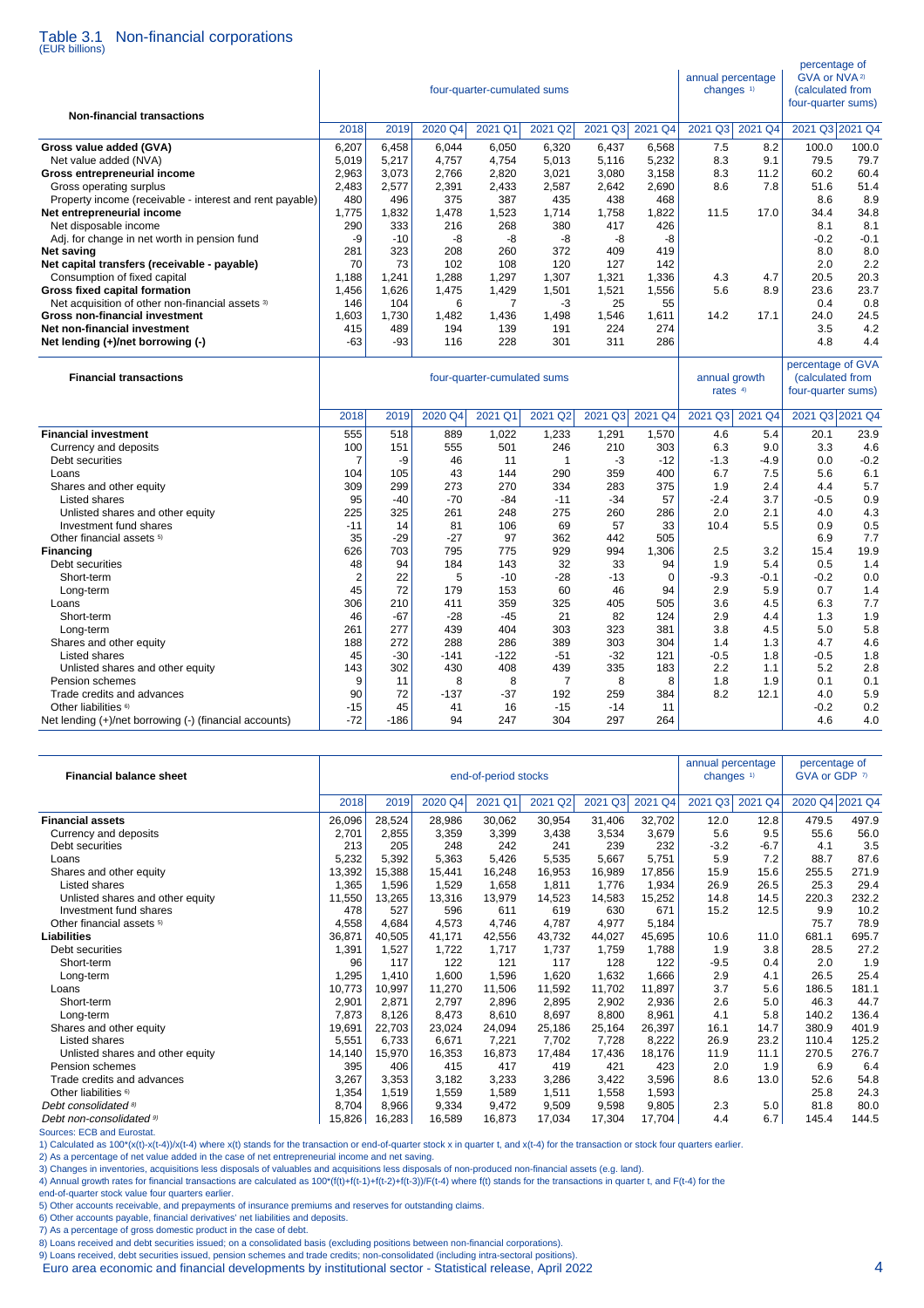### Table 3.2 Non-financial corporations: financing by counterpart sector, for selected financial instruments (EUR billions)

| <b>Financial transactions</b>                                |                | annual growth<br>rates <sup>1)</sup> |                                |                    |                        |                |                       |                |
|--------------------------------------------------------------|----------------|--------------------------------------|--------------------------------|--------------------|------------------------|----------------|-----------------------|----------------|
|                                                              | 2019           | 2020 Q4                              | 2021 Q1                        | 2021 Q2            | 2021<br>Q <sub>3</sub> | 2021 Q4        | 2021 Q3               | 2021 Q4        |
| <b>Debt securities</b>                                       | 94             | 184                                  | 143                            | 32                 | 33                     | 94             | 1.9                   | 5.4            |
| purchased by:                                                |                |                                      |                                |                    |                        |                |                       |                |
| Non-financial corporations<br><b>MFIs</b>                    | $-1$<br>25     | 36<br>86                             | $-2$<br>70                     | $\mathbf{1}$<br>30 | 3<br>29                | 1<br>40        | 5.6<br>7.4            | 1.9<br>10.4    |
| Non-money market fund investment funds                       | 37             | 39                                   | 55                             | 24                 | 24                     | 24             | 5.4                   | 5.2            |
| Other financial institutions                                 | 12             | -6                                   | 3                              | 3                  | $-1$                   | 5              | $-1.6$                | 8.2            |
| Insurance corporations                                       | 6              | 17                                   | 16                             | $-4$               | -4                     | $-7$           | $-1.2$                | $-2.0$         |
| Pension funds<br>General government                          | 4<br>2         | 4<br>1                               | $\overline{4}$<br>$\mathbf{1}$ | 0<br>$-2$          | $\mathbf 0$<br>$-2$    | 6<br>$-1$      | 0.6<br>$-5.6$         | 16.8<br>$-5.3$ |
| Households                                                   | -2             | -2                                   | $-1$                           | $-1$               | $-1$                   | 0              | $-2.7$                | 0.9            |
| Rest of the world                                            | 12             | 8                                    | $-2$                           | $-19$              | $-16$                  | 26             | $-5.1$                | 8.4            |
| Loans                                                        | 210            | 411                                  | 359                            | 325                | 405                    | 505            | 3.6                   | 4.5            |
| granted by:                                                  |                |                                      |                                |                    |                        |                |                       |                |
| MFIs                                                         | 122            | 261                                  | 213                            | 81                 | 82                     | 173            | 1.9                   | 3.9            |
| other resident sectors, of which:                            | $-29$          | 180                                  | 228                            | 293                | 320                    | 275            | 6.2<br>6.1            | 5.2            |
| Non-financial corporations<br>Non-MFI financial corporations | 27<br>-55      | 83<br>46                             | 131<br>40                      | 213<br>36          | 220<br>68              | 188<br>72      | 5.2                   | 5.2<br>5.4     |
| General government                                           | $\overline{2}$ | 50                                   | 57                             | 44                 | 31                     | 14             | 13.4                  | 5.3            |
| Households                                                   | $-2$           | $\mathbf 1$                          | 1                              | 0                  | $\mathbf{1}$           | $\mathbf 1$    | 1.8                   | 3.6            |
| Rest of the world                                            | 117            | -30                                  | -82                            | -49                | 3                      | 56             | 0.2                   | 3.5            |
| <b>Listed shares</b>                                         | $-30$          | -141                                 | $-122$                         | $-51$              | -32                    | 121            | $-0.5$                | 1.8            |
| purchased by:                                                |                |                                      |                                |                    |                        |                |                       |                |
| Non-financial corporations                                   | $-10$          | -82                                  | $-90$                          | $-40$              | -63                    | 29             | $-5.2$                | 2.2            |
| <b>MFIs</b><br>Non-money market investment funds             | 31<br>-24      | $-26$<br>-6                          | 4<br>$\overline{4}$            | $-10$<br>17        | 6<br>3                 | $-5$<br>10     | 5.6<br>0.4            | $-4.7$<br>1.0  |
| Other financial institutions                                 | -35            | 52                                   | 49                             | 43                 | 54                     | 28             | 11.3                  | 5.1            |
| Insurance corporations                                       | 0              | $-2$                                 | -3                             | $\mathbf 0$        | -2                     | $-1$           | $-2.6$                | $-0.9$         |
| Pension funds                                                | 0              | $\mathbf 0$                          | $\mathbf 0$                    | $-2$               | -3                     | $-2$           | $-6.1$                | $-3.1$         |
| General government                                           | 6              | 0                                    | 5                              | 0                  | $-1$                   | $-1$           | $-0.3$                | $-0.2$         |
| Households<br>Rest of the world                              | -7<br>9        | 33<br>$-111$                         | 18<br>$-110$                   | 5<br>$-64$         | 10<br>$-35$            | 20<br>42       | 1.5<br>$-1.5$         | 2.7<br>1.7     |
|                                                              |                |                                      |                                |                    |                        |                |                       |                |
|                                                              |                |                                      |                                |                    |                        |                | annual percentage     |                |
| <b>Financial balance sheet</b>                               |                |                                      | end-of-period stocks           |                    |                        |                | changes <sup>2)</sup> |                |
|                                                              | 2019           | 2020 Q4                              | 2021 Q1                        | 2021 Q2            | 2021 Q3                | 2021 Q4        | 2021 Q3               | 2021 Q4        |
| <b>Debt securities</b>                                       | 1,527          | 1,722                                | 1,717                          | 1,737              | 1,759                  | 1,788          | 1.9                   | 3.8            |
| purchased by:                                                |                |                                      | 49                             | 50                 |                        |                | 1.6                   |                |
| Non-financial corporations<br><b>MFIs</b>                    | 17<br>298      | 51<br>383                            | 385                            | 395                | 52<br>409              | 51<br>413      | 5.4                   | $-0.1$<br>7.9  |
| Non-money market fund investment funds                       | 415            | 463                                  | 468                            | 477                | 485                    | 488            | 7.1                   | 5.3            |
| Other financial institutions                                 | 68             | 64                                   | 60                             | 62                 | 63                     | 64             | $-2.6$                | $-1.1$         |
| Insurance corporations                                       | 349            | 367                                  | 349                            | 349                | 351                    | 345            | $-4.5$                | $-5.7$         |
| Pension funds<br>General government                          | 32<br>21       | 36<br>22                             | 36<br>22                       | 36<br>22           | 37<br>22               | 42<br>23       | 2.0<br>$-19.3$        | 16.7<br>4.4    |
| Households                                                   | 35             | 32                                   | 30                             | 30                 | 29                     | 28             | $-9.5$                | $-11.9$        |
| Rest of the world                                            | 293            | 306                                  | 319                            | 318                | 313                    | 336            | 1.4                   | 9.9            |
| Loans                                                        | 10,997         | 11,270                               | 11,506                         | 11,592             | 11,702                 | 11,897         | 3.7                   | 5.6            |
| granted by:                                                  |                |                                      |                                |                    |                        |                |                       |                |
| <b>MFIs</b>                                                  | 4,130          | 4,395                                | 4,484                          | 4,456              | 4,472                  | 4,550          | 0.9                   | 3.5            |
| other resident sectors, of which:                            | 5,127          | 5,243                                | 5,385                          | 5,491              | 5,548                  | 5,599          | 7.3                   | 6.8            |
| Non-financial corporations<br>Non-MFI financial corporations | 3,541          | 3,607                                | 3,702                          | 3,770<br>1,409     | 3,811<br>1,422         | 3,829<br>1,451 | 6.6<br>7.8            | 6.2<br>9.1     |
| General government                                           | 1,343<br>203   | 1,330<br>264                         | 1,378<br>263                   | 269                | 272                    | 276            | 16.6                  | 4.4            |
| Households                                                   | 40             | 41                                   | 41                             | 42                 | 42                     | 43             | 2.0                   | 3.8            |
| Rest of the world                                            | 1,739          | 1,632                                | 1,638                          | 1,645              | 1,682                  | 1,749          | 0.2                   | 7.2            |
| <b>Listed shares</b>                                         | 6,733          | 6,671                                | 7,221                          | 7,702              | 7,728                  | 8,222          | 26.9                  | 23.2           |
| purchased by:<br>Non-financial corporations                  | 1,389          | 1,330                                | 1,434                          | 1,583              | 1,534                  | 1,685          | 26.4                  | 26.7           |
| MFIs                                                         | 131            | 106                                  | 127                            | 128                | 129                    | 123            | 29.7                  | 15.8           |
| Non-money market investment funds                            | 1,034          | 1,030                                | 1,103                          | 1,171              | 1,172                  | 1,237          | 24.7                  | 20.1           |
| Other financial institutions                                 | 456            | 535                                  | 570                            | 588                | 600                    | 603            | 25.7                  | 12.6           |
| Insurance corporations<br>Pension funds                      | 111<br>59      | 105<br>58                            | 111<br>63                      | 119<br>65          | 119<br>65              | 124<br>67      | 25.9<br>14.7          | 18.7<br>14.6   |
| General government                                           | 296            | 307                                  | 329                            | 352                | 352                    | 370            | 32.4                  | 20.4           |
| Households<br>Rest of the world                              | 679<br>2,578   | 735<br>2,463                         | 792<br>2,691                   | 833<br>2,862       | 840<br>2,919           | 882<br>3,130   | 28.9<br>27.5          | 19.9<br>27.1   |

#### Sources: ECB and Eurostat.

1) Annual growth rates for financial transactions are calculated as 100\*(f(t)+f(t-1)+f(t-2)+f(t-3))/F(t-4) where f(t) stands for the transactions in quarter t, and F(t-4) for the

end-of-quarter stock value four quarters earlier.<br>2) Calculated as 100\*(x(t)-x(t-4))/x(t-4) where x(t) stands for the transaction or end-of-quarter stock x in quarter t, and x(t-4) for the transaction or stock four quarter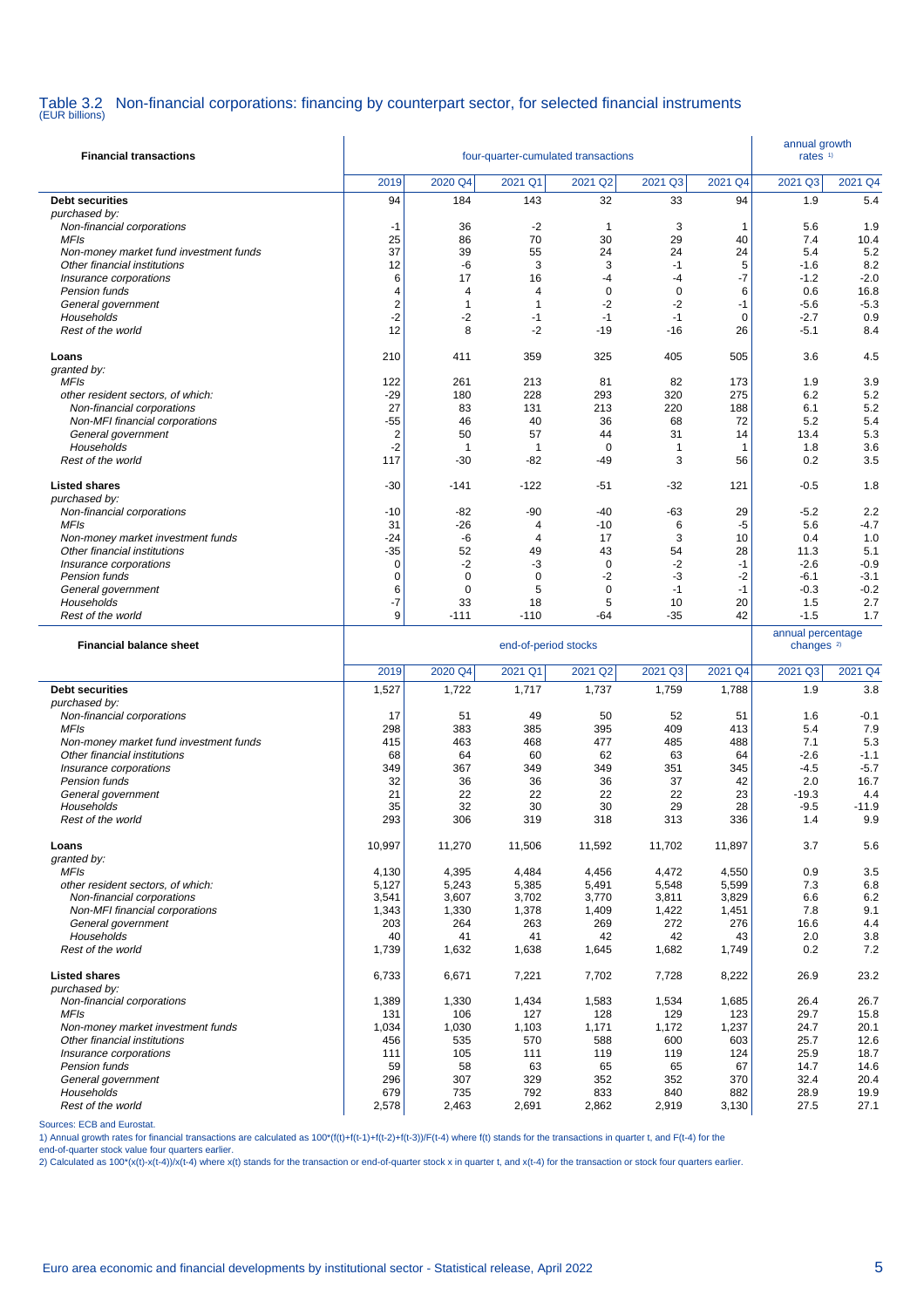# Table 4. General government (EUR billions)

| <b>Non-financial transactions</b>                           |                |                |                             | four-quarter-cumulated sums                                     |                | annual percentage<br>changes <sup>1)</sup> |                | percentage<br>of GNDI<br>(calculated from<br>four-quarter sums) |         |                 |         |
|-------------------------------------------------------------|----------------|----------------|-----------------------------|-----------------------------------------------------------------|----------------|--------------------------------------------|----------------|-----------------------------------------------------------------|---------|-----------------|---------|
|                                                             | 2018           | 2019           | 2020 Q4                     | 2021 Q1                                                         | 2021 Q2        | 2021 Q3                                    | 2021 Q4        | 2021 Q3                                                         | 2021 Q4 | 2021 Q3 2021 Q4 |         |
| Net disposable income (GNDI)                                | 2,382          | 2,454          | 1,902                       | 1,826                                                           | 2,002          | 2,095                                      | 2,242          | 19.7                                                            | 25.2    | 100.0           | 100.0   |
| <b>Consumption expenditure</b>                              | 2,370          | 2,457          | 2,572                       | 2,603                                                           | 2,643          | 2,675                                      | 2,702          | 5.1                                                             | 3.9     | 127.6           | 120.5   |
| Net saving                                                  | 12             | -3             | $-670$                      | $-777$                                                          | $-641$         | $-579$                                     | $-460$         |                                                                 |         | $-27.6$         | $-20.5$ |
| Consumption of fixed capital                                | 309            | 318            | 324                         | 326                                                             | 328            | 331                                        | 334            | 3.7                                                             | 4.3     | 15.8            | 14.9    |
| Net capital transfers (receivable - payable)                | $-62$          | $-60$          | $-108$                      | $-120$                                                          | $-129$         | $-126$                                     | $-132$         |                                                                 |         | $-6.0$          | $-5.9$  |
| Gross fixed capital formation                               | 313            | 333            | 344                         | 345                                                             | 350            | 357                                        | 365            | 7.8                                                             | 8.5     | 17.0            | 16.3    |
| Net acquisition of other non-financial assets <sup>2)</sup> | $-2$           | $\overline{2}$ | 9                           | 8                                                               | 7              | $\overline{4}$                             | 3              |                                                                 |         | 0.2             | 0.1     |
| Net lending (+)/net borrowing (-)                           | $-52$          | $-80$          | $-807$                      | $-924$                                                          | -800           | $-736$                                     | $-626$         |                                                                 |         | $-35.1$         | $-27.9$ |
| <b>Financial transactions</b>                               |                |                | annual growth<br>rates $3)$ | percentage<br>of GNDI<br>(calculated from<br>four-quarter sums) |                |                                            |                |                                                                 |         |                 |         |
|                                                             | 2018           | 2019           | 2020 Q4                     | 2021 Q1                                                         | 2021 Q2        | 2021 Q3                                    | 2021 Q4        | 2021 Q3                                                         | 2021 Q4 | 2021 Q3 2021 Q4 |         |
| Net acquisition of financial assets                         | 119            | 79             | 475                         | 387                                                             | 8              | 61                                         | 144            | 0.9                                                             | 2.1     | 2.9             | 6.4     |
| <b>Financial investment 4)</b>                              | 97             | 57             | 407                         | 319                                                             | 22             | 21                                         | 137            | 0.3                                                             | 2.4     | 1.0             | 6.1     |
| Currency and deposits                                       | 63             | 23             | 277                         | 213                                                             | -81            | -64                                        | 90             | $-3.9$                                                          | 6.5     | $-3.1$          | 4.0     |
| Debt securities                                             | -3             | -6             | $-24$                       | $-16$                                                           | $\Omega$       | $\mathbf{1}$                               | 12             | 0.3                                                             | 2.6     | 0.1             | 0.5     |
| Loans                                                       | 11             | 17             | 138                         | 102                                                             | 80             | 58                                         | 21             | 4.0                                                             | 1.4     | 2.8             | 0.9     |
| Short-term                                                  | 5              | $\overline{2}$ | 12                          | 21                                                              | 32             | 21                                         | $-1$           | 12.5                                                            | $-0.6$  | 1.0             | 0.0     |
| Long-term                                                   | 6              | 15             | 126                         | 81                                                              | 49             | 36                                         | 22             | 2.9                                                             | 1.7     | 1.7             | 1.0     |
| Shares and other equity                                     | 26             | 23             | 16                          | 21                                                              | 23             | 26                                         | 14             | 1.1                                                             | 0.6     | 1.2             | 0.6     |
| Listed shares                                               | $\overline{1}$ | 6              | $\overline{2}$              | 9                                                               | 3              | $\overline{2}$                             | $-2$           | 0.6                                                             | $-0.6$  | 0.1             | $-0.1$  |
| Unlisted shares and other equity                            | $\overline{7}$ | -6             | $-4$                        | $-4$                                                            | $\overline{2}$ | $\overline{4}$                             | $\overline{4}$ | 0.2                                                             | 0.2     | 0.2             | 0.2     |
| Investment fund shares                                      | 18             | 23             | 19                          | 16                                                              | 18             | 20                                         | 12             | 5.6                                                             | 3.2     | 0.9             | 0.5     |
| Other financial assets 5)                                   | 22             | 22             | 67                          | 68                                                              | $-14$          | 41                                         | $\overline{7}$ |                                                                 |         | 1.9             | 0.3     |
| Net incurrence of liabilities                               | 171            | 159            | 1,282                       | 1,311                                                           | 808            | 797                                        | 770            | 5.2                                                             | 5.0     | 38.0            | 34.3    |
| Financing <sup>4)</sup>                                     | 133            | 132            | 1,212                       | 1,250                                                           | 759            | 695                                        | 696            | 4.9                                                             | 4.9     | 33.2            | 31.1    |
| Currency and deposits                                       | 27             | 14             | 50                          | 45                                                              | 48             | 46                                         | 50             | 7.5                                                             | 8.2     | 2.2             | 2.2     |
| Debt securities                                             | 124            | 140            | 1,008                       | 1,131                                                           | 677            | 559                                        | 592            | 5.1                                                             | 5.3     | 26.7            | 26.4    |
| Short-term                                                  | $-24$          | -9             | 329                         | 291                                                             | $-39$          | $-94$                                      | $-75$          | $-10.3$                                                         | $-8.9$  | $-4.5$          | $-3.3$  |
| Long-term                                                   | 148            | 149            | 679                         | 840                                                             | 716            | 653                                        | 667            | 6.4                                                             | 6.5     | 31.1            | 29.7    |
| Loans                                                       | $-17$          | $-22$          | 154                         | 74                                                              | 33             | 90                                         | 55             | 3.8                                                             | 2.3     | 4.3             | 2.5     |
| Short-term                                                  | $-10$          | $-7$           | 38                          | $-16$                                                           | -50            | $-13$                                      | -6             | $-4.7$                                                          | $-2.2$  | $-0.6$          | $-0.3$  |
| Long-term                                                   | $-7$           | $-15$          | 116                         | 90                                                              | 83             | 103                                        | 61             | 4.8                                                             | 2.8     | 4.9             | 2.7     |
| Other liabilities <sup>6)</sup>                             | 37             | 27             | 70                          | 61                                                              | 49             | 99                                         | 71             |                                                                 |         | 4.7             | 3.1     |
| Net lending (+)/net borrowing (-) (financial accounts)      | $-52$          | $-80$          | $-807$                      | $-924$                                                          | $-800$         | $-736$                                     | $-626$         |                                                                 |         | $-35.1$         | $-27.9$ |

| <b>Financial balance sheet</b>           |        | end-of-period stocks |          |          |          | annual percentage<br>changes <sup>1)</sup> |          | percentage<br>of GNDI |        |       |       |
|------------------------------------------|--------|----------------------|----------|----------|----------|--------------------------------------------|----------|-----------------------|--------|-------|-------|
|                                          | 2018   | 2019                 | 2020 Q4  | 2021 Q1  | 2021 Q3  | 2021 Q4                                    | 2020 Q4  | 2021 Q4               |        |       |       |
| <b>Financial assets</b>                  | 5,621  | 5,932                | 6,893    | 7,038    | 7,168    | 7,257                                      | 7,209    | 3.7                   | 4.6    | 362.3 | 321.5 |
| Financial investment <sup>4)</sup>       | 4,642  | 4,954                | 5,821    | 5,959    | 6,056    | 6,122                                      | 6,098    | 2.8                   | 4.8    | 306.0 | 272.0 |
| Currency and deposits                    | 1,019  | 1,046                | 1,401    | 1,511    | 1,530    | 1,589                                      | 1,491    | $-3.8$                | 6.4    | 73.6  | 66.5  |
| Debt securities                          | 399    | 425                  | 456      | 457      | 458      | 455                                        | 461      | $-0.4$                | 0.9    | 24.0  | 20.5  |
| Loans                                    | 1,039  | 1,057                | 1,476    | 1,486    | 1,506    | 1,495                                      | 1,493    | 4.6                   | 1.1    | 77.6  | 66.6  |
| Short-term                               | 172    | 173                  | 186      | 192      | 205      | 190                                        | 185      | 12.5                  | $-0.7$ | 9.8   | 8.3   |
| Long-term                                | 868    | 883                  | 1,290    | 1,293    | 1,301    | 1,305                                      | 1,308    | 3.6                   | 1.4    | 67.8  | 58.3  |
| Shares and other equity                  | 2,185  | 2,427                | 2,488    | 2,506    | 2,562    | 2,583                                      | 2,654    | 7.0                   | 6.7    | 130.8 | 118.4 |
| Listed shares                            | 310    | 378                  | 384      | 415      | 438      | 440                                        | 461      | 32.5                  | 19.9   | 20.2  | 20.6  |
| Unlisted shares and other equity         | .582   | 1,694                | 1,718    | 1,688    | 1,701    | 1,714                                      | 1,732    | $-0.7$                | 0.8    | 90.3  | 77.2  |
| Investment fund shares                   | 293    | 354                  | 385      | 402      | 422      | 429                                        | 461      | 20.5                  | 19.7   | 20.3  | 20.6  |
| Other financial assets 5)                | 979    | 977                  | 1,071    | 1,079    | 1,112    | 1,135                                      | 1,110    |                       |        | 56.3  | 49.5  |
| <b>Liabilities</b>                       | 12,932 | 13,473               | 15,465   | 15,606   | 15,800   | 15,988                                     | 15,871   | 4.1                   | 2.6    | 812.9 | 707.8 |
| Financing 4)                             | 11,828 | 12,326               | 14,137   | 14,244   | 14,406   | 14,536                                     | 14,447   | 3.5                   | 2.2    | 743.1 | 644.3 |
| Currency and deposits                    | 541    | 555                  | 605      | 612      | 643      | 652                                        | 655      | 7.2                   | 8.2    | 31.8  | 29.2  |
| Debt securities                          | 8,978  | 9,482                | 11,092   | 11,190   | 11,282   | 11,394                                     | 11,301   | 3.2                   | 1.9    | 583.1 | 504.0 |
| Short-term                               | 487    | 479                  | 839      | 860      | 826      | 829                                        | 771      | $-8.8$                | $-8.1$ | 44.1  | 34.4  |
| Long-term                                | 8,491  | 9,003                | 10,253   | 10,330   | 10,455   | 10,565                                     | 10,530   | 4.3                   | 2.7    | 539.0 | 469.6 |
| Loans                                    | 2,309  | 2,289                | 2,440    | 2,441    | 2,481    | 2,490                                      | 2,491    | 3.8                   | 2.1    | 128.3 | 111.1 |
| Short-term                               | 230    | 224                  | 262      | 247      | 269      | 259                                        | 256      | $-4.7$                | $-2.2$ | 13.8  | 11.4  |
| Long-term                                | 2,079  | 2,066                | 2,178    | 2,194    | 2,212    | 2,232                                      | 2,235    | 4.8                   | 2.6    | 114.5 | 99.7  |
| Other liabilities <sup>6)</sup>          | 1,103  | 1,145                | 1,327    | 1,362    | 1,393    | 1,447                                      | 1,420    |                       |        | 69.8  | 63.3  |
| Memo: Government debt (at nominal value) |        | 9,958.2 10,045.5     | 11,094.7 | 11,407.6 | 11,605.4 | 11,729.7                                   | 11,720.3 |                       |        |       |       |

l

Sources: ECB and Eurostat.

1) Annual percentage changes are calculated as 100\*(x(t)-x(t-4))/x(t-4) where x(t) stands for the transaction or end-of-quarter stock x in quarter t, and x(t-4) for the transaction 1) Annual percentage changes are calculat or stock four quarters earlier.

2) Changes in inventories, acquisitions less disposals of valuables and acquisitions less disposals of non-produced non-financial assets. 3) Annual growth rates for financial transactions are calculated as 100\*(f(t)+f(t-1)+f(t-2)+f(t-3)/F(t-4) where f(t) stands for the transactions in quarter t, and F(t-4) for the

end-of-quarter stock value four quarters earlier.

4) In line with existing conventions, the financial investment of the government excludes financial derivatives, prepayments of insurance premiums and reserves for outstanding claims and other accounts receivable, and the financing of the government excludes the net incurrence of liabilities via financial derivatives, shares and other equity, pension schemes and other accounts payable.

5) Other accounts receivable, financial derivatives and prepayments of insurance premiums and reserves for outstanding claims.

6) Other accounts payable, pension fund reserves, financial derivatives and unlisted shares and other equity.